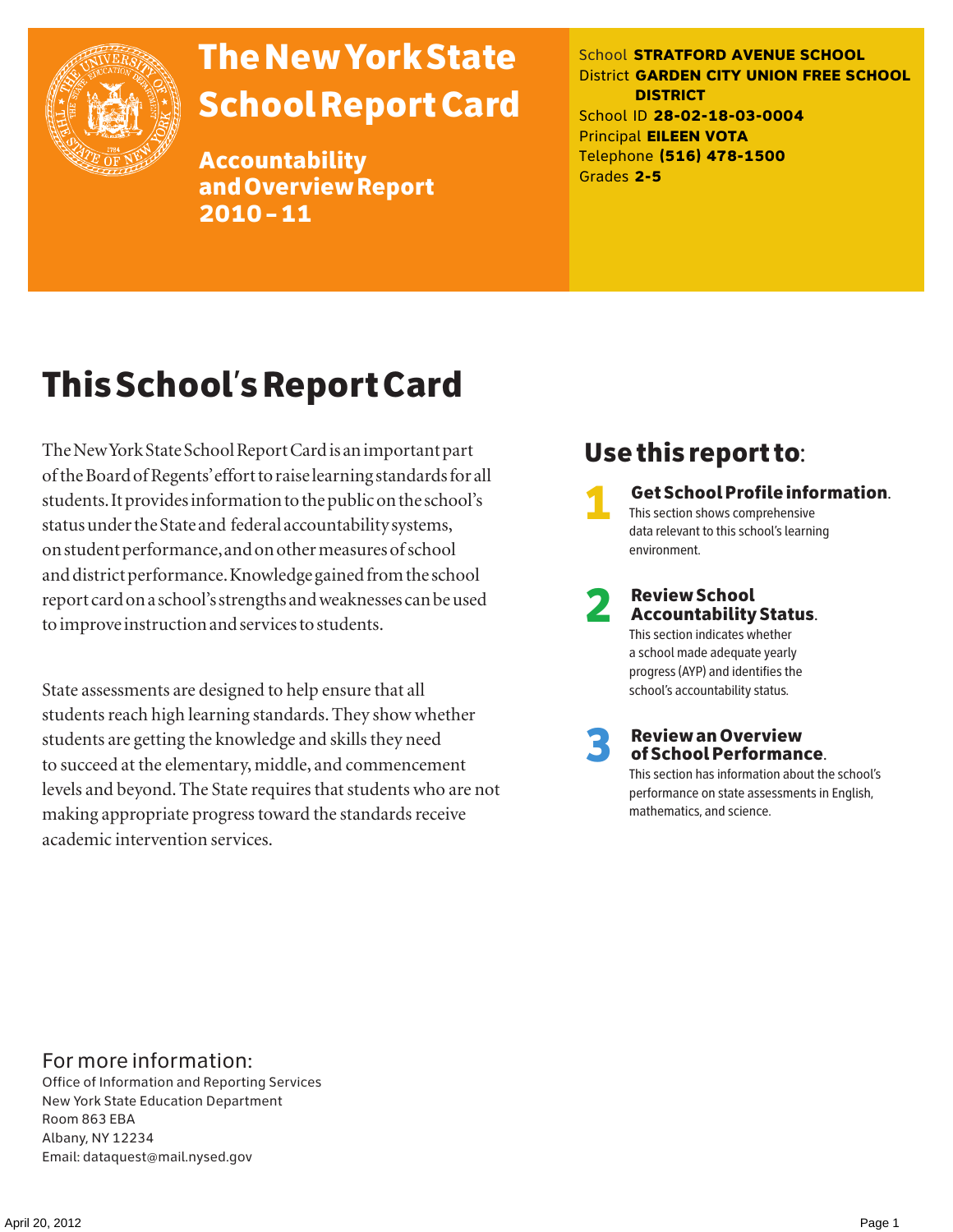School **STRATFORD AVENUE SCHOOL** District **GARDEN CITY UNION FREE SCHOOL DISTRICT** School ID **28-02-18-03-0004**

## School Profile

This section shows comprehensive data relevant to this school's learning environment, including information about enrollment, average class size, and teacher qualifications.

### Enrollment

|                            | $2008 - 09$ | 2009-10 | $2010 - 11$ |
|----------------------------|-------------|---------|-------------|
| Pre-K                      | 0           | 0       | 0           |
| Kindergarten               | 0           | 0       | 0           |
| Grade 1                    | 0           | 0       | 0           |
| Grade 2                    | 168         | 159     | 180         |
| Grade 3                    | 195         | 168     | 160         |
| Grade 4                    | 172         | 195     | 167         |
| Grade 5                    | 174         | 172     | 194         |
| Grade 6                    | 0           | 0       | 0           |
| <b>Ungraded Elementary</b> | 0           | 0       | 0           |
| Grade 7                    | 0           | 0       | 0           |
| Grade 8                    | 0           | 0       | 0           |
| Grade 9                    | 0           | 0       | 0           |
| Grade 10                   | 0           | 0       | 0           |
| Grade 11                   | 0           | 0       | 0           |
| Grade 12                   | 0           | 0       | 0           |
| <b>Ungraded Secondary</b>  | 0           | 0       | 0           |
| Total K-12                 | 709         | 694     | 701         |

### Enrollment Information

*Enrollment* counts are as of Basic Educational Data System (BEDS) day, which is typically the first Wednesday of October of the school year. Students who attend BOCES programs on a part-time basis are included in a school's enrollment. Students who attend BOCES on a full-time basis or who are placed full time by the district in an out-of-district placement are not included in a school's enrollment. Students classified by schools as "pre-first" are included in first grade counts.

### Average Class Size

|                       | $2008 - 09$ | $2009 - 10$ | $2010 - 11$ |
|-----------------------|-------------|-------------|-------------|
| <b>Common Branch</b>  | 22          | 22          | 23          |
| Grade 8               |             |             |             |
| English               |             |             |             |
| <b>Mathematics</b>    |             |             |             |
| Science               |             |             |             |
| <b>Social Studies</b> |             |             |             |
| Grade 10              |             |             |             |
| English               |             |             |             |
| <b>Mathematics</b>    |             |             |             |
| Science               |             |             |             |
| <b>Social Studies</b> |             |             |             |

### Average Class Size Information

*Average Class Size* is the total registration in specified classes divided by the number of those classes with registration. *Common Branch* refers to self-contained classes in Grades 1–6.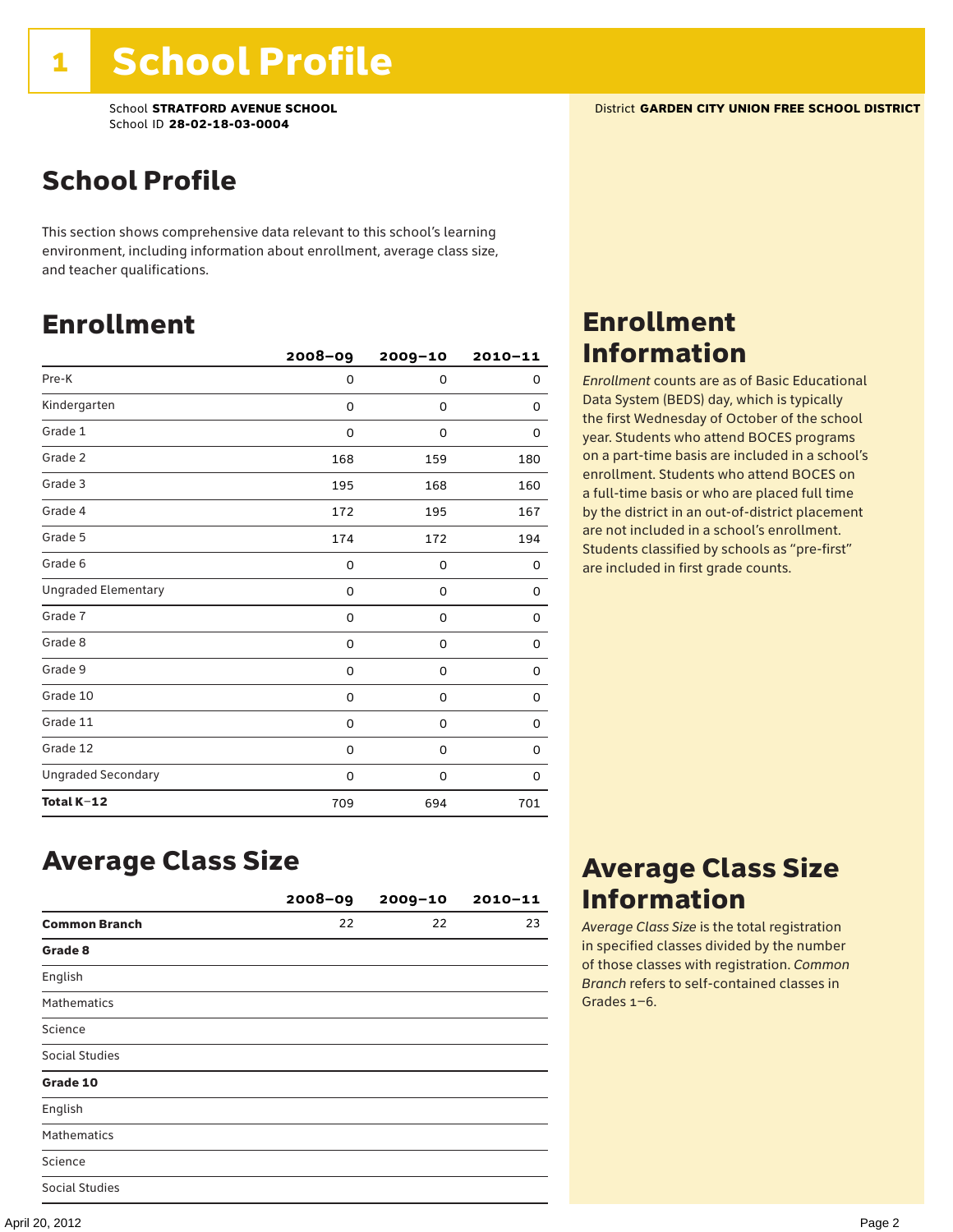## Demographic Factors

|                                                    |              | $2008 - 09$ |              | $2009 - 10$ |     | $2010 - 11$ |
|----------------------------------------------------|--------------|-------------|--------------|-------------|-----|-------------|
|                                                    | #            | %           | #            | %           | #   | %           |
| Eligible for Free Lunch                            | 0            | 0%          | 2            | 0%          | 0   | 0%          |
| Reduced-Price Lunch                                | 0            | 0%          | $\mathbf{1}$ | 0%          | 0   | 0%          |
| Student Stability*                                 |              | 98%         |              | 99%         |     | 99%         |
| Limited English Proficient                         | $\mathbf{1}$ | 0%          | 3            | 0%          | 2   | 0%          |
| <b>Racial/Ethnic Origin</b>                        |              |             |              |             |     |             |
| American Indian or Alaska Native                   | 0            | 0%          | 0            | 0%          | 0   | 0%          |
| <b>Black or African American</b>                   | $\mathbf{1}$ | 0%          | $\mathbf{1}$ | 0%          | 1   | 0%          |
| Hispanic or Latino                                 | 4            | 1%          | 8            | 1%          | 6   | 1%          |
| Asian or Native<br>Hawaiian/Other Pacific Islander | 16           | 2%          | 19           | 3%          | 18  | 3%          |
| White                                              | 688          | 97%         | 666          | 96%         | 676 | 96%         |
| Multiracial                                        | 0            | 0%          | 0            | 0%          | 0   | 0%          |

 \* Available only at the school level.

### Attendance and Suspensions

|                            |   | $2007 - 08$ |   | $2008 - 09$   |   | $2009 - 10$   |  |
|----------------------------|---|-------------|---|---------------|---|---------------|--|
|                            | # | $\%$        | # | $\frac{0}{6}$ | # | $\frac{0}{0}$ |  |
| Annual Attendance Rate     |   | 98%         |   | 97%           |   | 96%           |  |
| <b>Student Suspensions</b> |   | በ%          |   | በ%            |   | 0%            |  |

### Demographic Factors Information

*Eligible for Free Lunch* and *Reduced*-*Price Lunch* percentages are determined by dividing the number of approved lunch applicants by the Basic Educational Data System (BEDS) enrollment in full-day Kindergarten through Grade 12. *Eligible for Free Lunch* and *Limited English Proficient* counts are used to determine *Similar Schools* groupings within a *Need*/*Resource Capacity* category. *Student Stability* is the percentage of students in the highest grade in a school who were also enrolled in that school at any time during the previous school year. (For example, if School A, which serves Grades 6–8, has 100 students enrolled in Grade 8 this year, and 92 of those 100 students were also enrolled in School A last year, the stability rate for the school is 92 percent.)

### Attendance and Suspensions Information

*Annual Attendance Rate* is determined by dividing the school's total actual attendance by the total possible attendance for a school year. A school's actual attendance is the sum of the number of students in attendance on each day the school was open during the school year. Possible attendance is the sum of the number of enrolled students who should have been in attendance on each day the school was open during the school year. *Student Suspension* rate is determined by dividing the number of students who were suspended from school (not including in-school suspensions) for one full day or longer anytime during the school year by the Basic Educational Data System (BEDS) day enrollments for that school year. A student is counted only once, regardless of whether the student was suspended one or more times during the school year.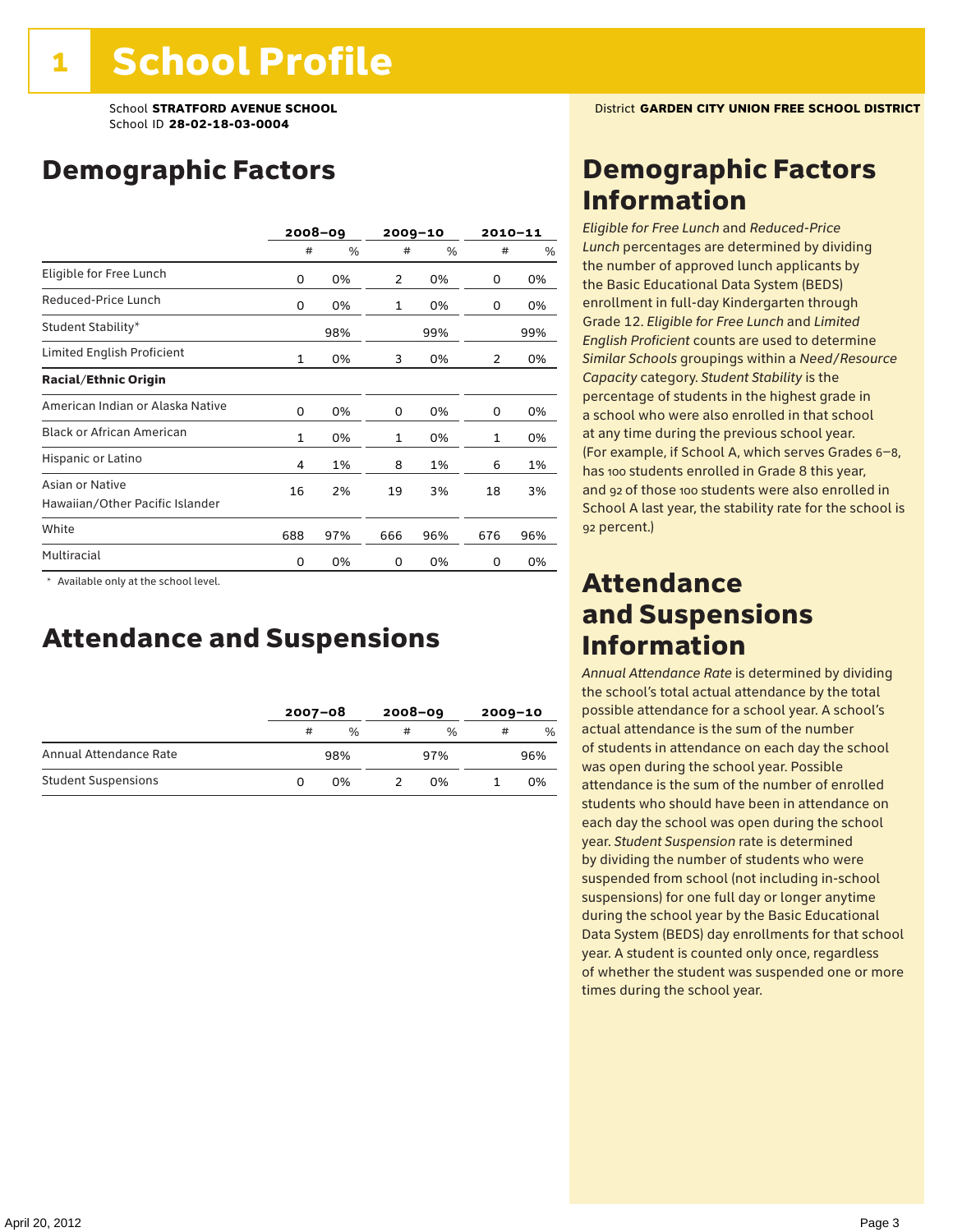### Teacher Qualifications

|                                                                                | $2008 - 09$ | $2009 - 10$ | 2010-11 |
|--------------------------------------------------------------------------------|-------------|-------------|---------|
| <b>Total Number of Teachers</b>                                                | 47          | 48          | 47      |
| Percent with No Valid<br><b>Teaching Certificate</b>                           | 0%          | 0%          | 0%      |
| Percent Teaching Out<br>of Certification                                       | 0%          | 0%          | 0%      |
| Percent with Fewer Than<br>Three Years of Experience                           | 4%          | 0%          | 0%      |
| Percentage with Master's Degree<br>Plus 30 Hours or Doctorate                  | 23%         | 29%         | 36%     |
| <b>Total Number of Core Classes</b>                                            | 62          | 63          | 59      |
| Percent Not Taught by Highly<br><b>Qualified Teachers in This School</b>       | 0%          | 0%          | 0%      |
| Percent Not Taught by Highly<br><b>Oualified Teachers in This District</b>     | 0%          | 0%          | 0%      |
| Percent Not Taught by Highly<br>Qualified in High-Poverty Schools<br>Statewide | 8%          | 6%          | 5%      |
| Percent Not Taught by Highly<br>Qualified in Low-Poverty Schools<br>Statewide  | 1%          | 1%          | 0%      |
| <b>Total Number of Classes</b>                                                 | 80          | 81          | 80      |
| Percent Taught by Teachers Without<br>Appropriate Certification                | 0%          | 0%          | 0%      |

### Teacher Turnover Rate

|                                                                       | $2007 - 08$ | 2008-09 | 2009-10 |
|-----------------------------------------------------------------------|-------------|---------|---------|
| Turnover Rate of Teachers with Fewer<br>than Five Years of Experience | በ%          | 17%     | N/A     |
| Turnover Rate of All Teachers                                         | 8%          | 9%      | 4%      |

### Staff Counts

| $2008 - 09$ | $2009 - 10$ | $2010 - 11$ |
|-------------|-------------|-------------|
|             |             |             |
| N/A         | N/A         | N/A         |
|             |             |             |
|             |             |             |
|             |             |             |

\* Not available at the school level.

### Teacher Qualifications Information

The *Percent Teaching Out of Certification* is the percent doing so more than on an incidental basis; that is, the percent teaching for more than five periods per week outside certification.

*Core Classes* are primarily K-6 common branch, English, mathematics, science, social studies, art, music, and foreign languages. To be *Highly Qualified*, a teacher must have at least a Bachelor's degree, be certified to teach in the subject area, and show subject matter competency. A teacher who taught one class outside of the certification area(s) is counted as Highly Qualified provided that 1) the teacher had been determined by the school or district through the HOUSSE process or other state-accepted methods to have demonstrated acceptable subject knowledge and teaching skills and 2) the class in question was not the sole assignment reported. Credit for incidental teaching does not extend beyond a single assignment. Independent of Highly Qualified Teacher status, any assignment for which a teacher did not hold a valid certificate still registers as teaching out of certification. High-poverty and low-poverty schools are those schools in the upper and lower quartiles, respectively, for percentage of students eligible for a free or reduced-price lunch.

### Teacher Turnover Rate Information

*Teacher Turnover Rate* for a specified school year is the number of teachers in that school year who were not teaching in the following school year divided by the number of teachers in the specified school year, expressed as a percentage.

### Staff Counts Information

*Other Professionals* includes administrators, guidance counselors, school nurses, psychologists, and other professionals who devote more than half of their time to non-teaching duties. Teachers who are shared between buildings within a district are reported on the district report only.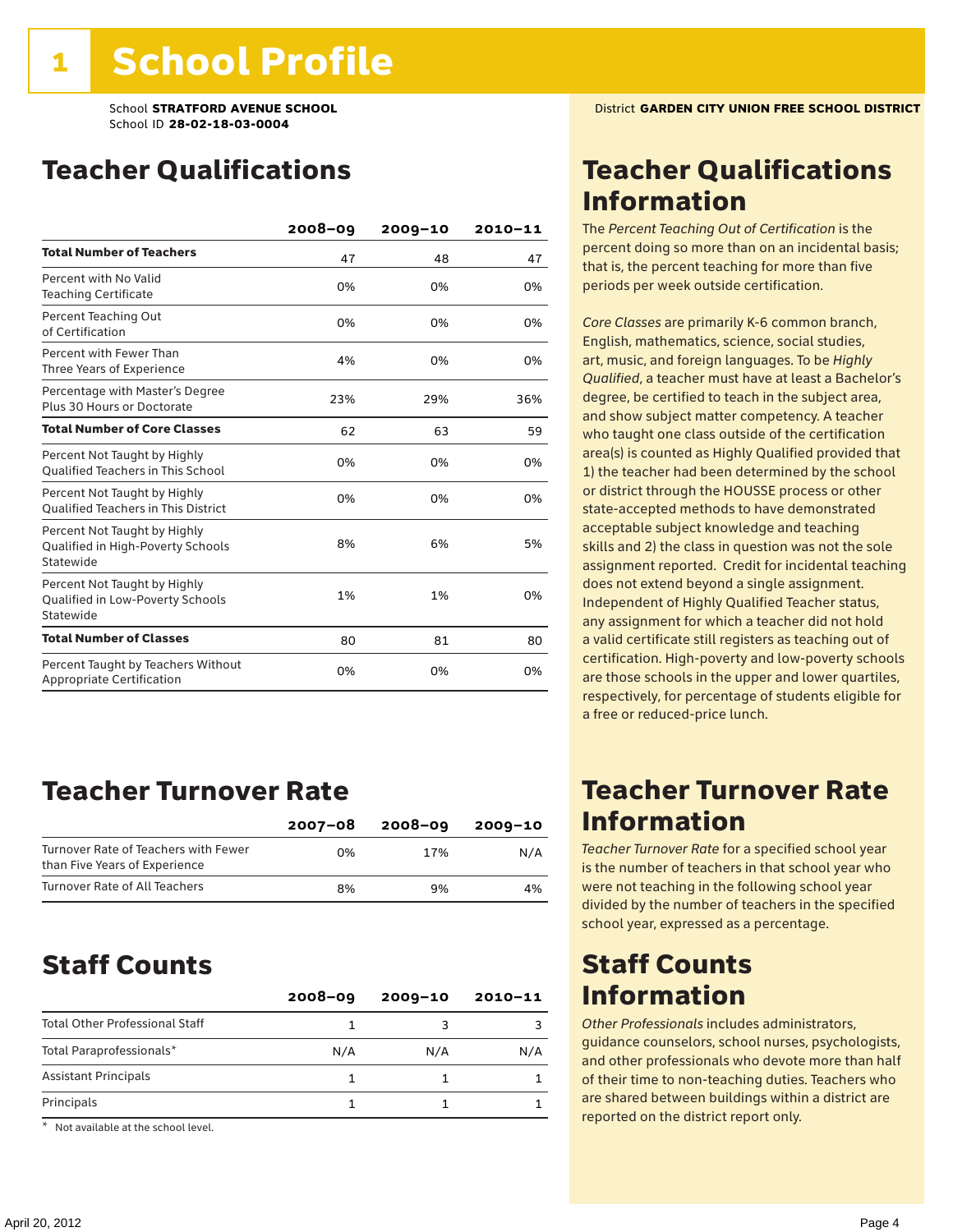## Understanding How Accountability Works in New York State

The federal No Child Left Behind (NCLB) Act requires that states develop and report on measures of student proficiency in 1) English language arts (ELA), in 2) mathematics, and on 3) a third indicator. In New York State in 2010–11, the third indicator is science at the elementary/middle level and graduation rate at the secondary level. Schools or districts that meet predefined goals on these measures are making Adequate Yearly Progress (AYP).



For more information about accountability in New York State, visit: http://www.p12.nysed.gov/irs/accountability/.

### 1 English Language Arts (ELA)

To make AYP in ELA, every accountability group must make AYP. For a group to make AYP, it must meet the participation and the performance criteria.

### A Participation Criterion

At the elementary/middle level, 95 percent of Grades 3–8 students enrolled during the test administration period in each group with 40 or more students must be tested on the New York State Testing Program (NYSTP) in ELA or, if appropriate, the New York State English as a Second Language Achievement Test (NYSESLAT), or the New York State Alternate Assessment (NYSAA) in ELA. At the secondary level, 95 percent of seniors in 2010–11 in each accountability group with 40 or more students must have taken an English examination that meets the students' graduation requirement.

#### B Performance Criterion

At the elementary/middle level, the Performance Index (PI) of each group with 30 or more continuously enrolled tested students must equal or exceed its Effective Annual Measurable Objective (AMO) or the group must make Safe Harbor. (NYSESLAT is used only for participation.) At the secondary level, the PI of each group in the 2007 cohort with 30 or more members must equal or exceed its Effective AMO or the group must make Safe Harbor. To make Safe Harbor, the PI of the group must equal or exceed its Safe Harbor Target and the group must qualify for Safe Harbor using the third indicator, science or graduation rate.

### 2 Mathematics

The same criteria for making AYP in ELA apply to mathematics. At the elementary/middle level, the measures used to determine AYP are the NYSTP and the NYSAA in mathematics. At the secondary level, the measures are mathematics examinations that meet the students' graduation requirement.

### 3 Third Indicator

In addition to English language arts and mathematics, the school must also make AYP in a third area of achievement. This means meeting the criteria in science at the elementary/middle level and the criteria in graduation rate at the secondary level.

Elementary/Middle-Level Science: To make AYP, the All Students group must meet the participation criterion *and* the performance criterion.

#### A Participation Criterion

Eighty percent of students in Grades 4 and/or 8 enrolled during the test administration period in the All Students group, if it has 40 or more students, must be tested on an accountability measure. In Grade 4, the measures are the Grade 4 elementary-level science test and the Grade 4 NYSAA in science. In Grade 8 science, the measures are the Grade 8 middle-level science test, Regents science examinations, and the Grade 8 NYSAA in science.

#### B Performance Criterion

The PI of the All Students group, if it has 30 or more students, must equal or exceed the State Science Standard (100) or the Science Progress Target.

Qualifying for Safe Harbor in Elementary/Middle-Level ELA and Math: To qualify, the group must meet both the participation criterion and the performance criterion in science.

Secondary-Level Graduation Rate: For a school to make AYP in graduation rate, the percent of students in the 2006 graduation-rate total cohort in the All Students group earning a local or Regents diploma by August 31, 2010 must equal or exceed the Graduation-Rate Standard (80%) or the Graduation-Rate Progress Target.

Qualifying for Safe Harbor in Secondary-Level ELA and Math: To qualify, the percent of the 2006 graduation-rate total cohort earning a local or Regents diploma by August 31, 2010 must equal or exceed the Graduation-Rate Standard (80%) or the Graduation-Rate Progress Target for that group.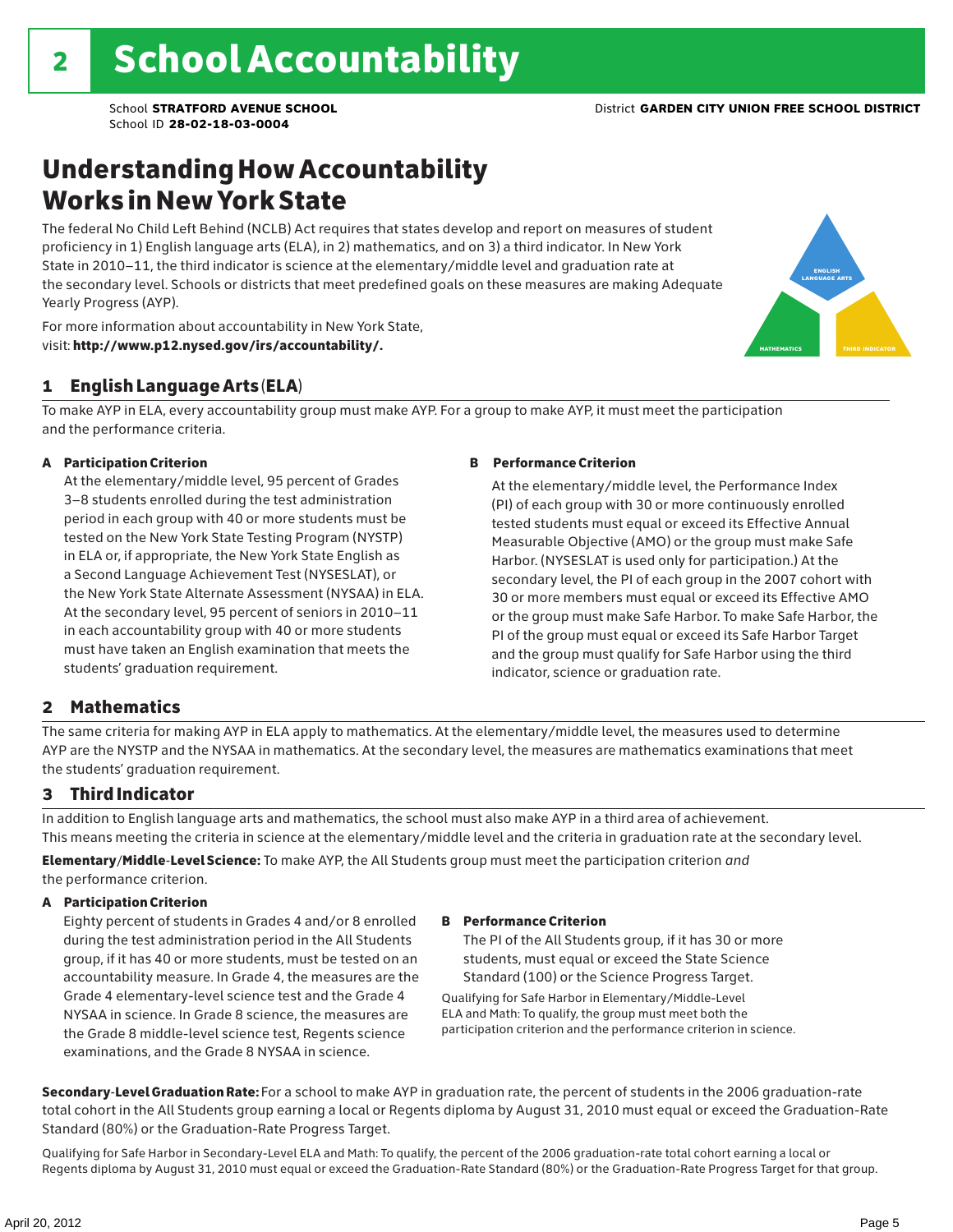# Useful Terms for Understanding Accountability

### 12th Graders

The count of 12th graders enrolled during the 2010–11 school year used to determine the Percentage Tested for the Participation part of the AYP determination for secondarylevel ELA and mathematics. These are the first numbers in the parentheses after the subgroup label on the secondary-level ELA and mathematics pages.

#### 2007 Cohort

The count of students in the 2007 accountability cohort used to determine the Performance Index for the Test Performance part of the AYP determination for secondary-level ELA and mathematics. These are the second numbers in the parentheses after the subgroup label on the secondary-level ELA and mathematics pages.

#### Accountability Cohort for English and Mathematics

The accountability cohort is used to determine if a school or district met the performance criterion in secondary-level ELA and mathematics. The 2007 school accountability cohort consists of all students who first entered Grade 9 anywhere in the 2007–08 school year, and all ungraded students with disabilities who reached their seventeenth birthday in the 2007–08 school year, who were enrolled on October 6, 2010 and did not transfer to a diploma granting program. Students who earned a high school equivalency diploma or were enrolled in an approved high school equivalency preparation program on June 30, 2011, are not included in the 2007 school accountability cohort. The 2007 district accountability cohort consists of all students in each school accountability cohort plus students who transferred within the district after BEDS day plus students who were placed outside the district by the Committee on Special Education or district administrators and who met the other requirements for cohort membership. Cohort is defined in Section 100.2 (p) (16) of the Commissioner's Regulations.

#### Adequate Yearly Progress (AYP)

Adequate Yearly Progress (AYP) indicates satisfactory progress by a district or a school toward the goal of proficiency for all students.

#### Annual Measurable Objective (AMO)

The Annual Measurable Objective (AMO) is the Performance Index value that signifies that an accountability group is making satisfactory progress toward the goal that 100 percent of students will be proficient in the State's learning standards for English language arts and mathematics by 2013–14. The AMOs for each grade level will be increased as specified in CR100.2(p) (14) and will reach 200 in 2013–14. (See Effective AMO for further information.)

#### Continuous Enrollment

The count of continuously enrolled tested students used to determine the Performance Index for the Test Performance part of the AYP determination for elementary/middle-level ELA, mathematics, and science. These are the second numbers in the parentheses after the subgroup label on the elementary/ middle-level ELA, mathematics, and science pages.

#### Continuously Enrolled Students

At the elementary/middle level, continuously enrolled students are those enrolled in the school or district on BEDS day (usually the first Wednesday in October) of the school year until the test administration period. At the secondary level, all students who meet the criteria for inclusion in the accountability cohort are considered to be continuously enrolled.

### Effective Annual Measurable Objective (Effective AMO)

The Effective Annual Measurable Objective is the Performance Index (PI) value that each accountability group within a school or district is expected to achieve to make AYP. The Effective AMO is the lowest PI that an accountability group of a given size can achieve in a subject for the group's PI not to be considered significantly different from the AMO for that subject. If an accountability group's PI equals or exceeds the Effective AMO, it is considered to have made AYP. A more complete definition of Effective AMO and a table showing the PI values that each group size must equal or exceed to make AYP are available at www.p12.nysed.gov/irs.

#### Graduation Rate

The Graduation Rate on the Graduation Rate page is the percentage of the 2006 cohort that earned a local or Regents diploma by August 31, 2010.

#### Graduation-Rate Total Cohort

The Graduation-Rate Total Cohort, shown on the Graduation Rate page, is used to determine if a school or district made AYP in graduation rate. For the 2010–11 school year, this cohort is the 2006 graduation-rate total cohort. The 2006 total cohort consists of all students who first entered Grade 9 anywhere in the 2006–07 school year, and all ungraded students with disabilities who reached their seventeenth birthday in the 2006–07 school year, and who were enrolled in the school/ district for five months or longer or who were enrolled in the school/district for less than five months but were previously enrolled in the same school/district for five months or longer between the date they first entered Grade 9 and the date they last ended enrollment. A more detailed definition of graduation-rate cohort can be found in the SIRS Manual at

### http://www.p12.nysed.gov/irs/sirs/.

For districts and schools with fewer than 30 graduation-rate total cohort members in the All Students group in 2010–11, data for 2009–10 and 2010–11 for accountability groups were combined to determine counts and graduation rates. Groups with fewer than 30 students in the graduation-rate total cohort are not required to meet the graduation-rate criterion.

#### Limited English Proficient

For all accountability measures, if the count of LEP students is equal to or greater than 30, former LEP students are also included in the performance calculations.

#### Non-Accountability Groups

Female, Male, and Migrant groups are not part of the AYP determination for any measure.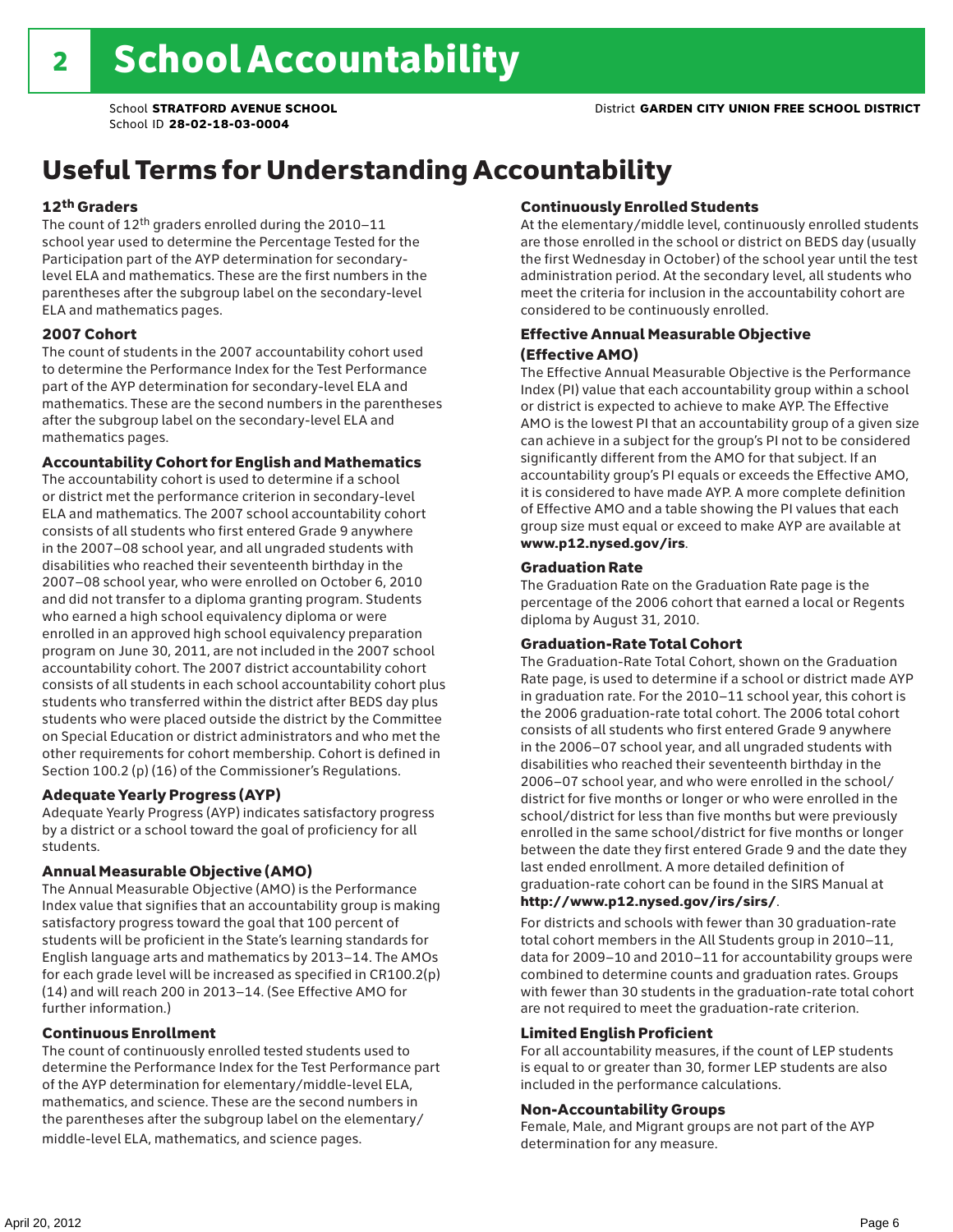# Useful Terms for Understanding Accountability (continued)

#### Participation

Accountability groups with fewer than 40 students enrolled during the test administration period (for elementary/middlelevel ELA, math, and science) or fewer than 40 12th graders (for secondary-level ELA and mathematics) are not required to meet the participation criterion. If the Percentage Tested for an accountability group fell below 95 percent for ELA and math or 80 percent for science in 2010–11, the participation enrollment ("Total" or "12th Graders") shown in the tables is the sum of 2009–10 and 2010–11 participation enrollments and the "Percentage Tested" shown is the weighted average of the participation rates over those two years.

### Performance Index (PI)

A Performance Index is a value from 0 to 200 that is assigned to an accountability group, indicating how that group performed on a required State test (or approved alternative) in English language arts, mathematics, or science. Student scores on the tests are converted to four performance levels, from Level 1 to Level 4. (See performance level definitions on the Overview summary page.) At the elementary/middle level, the PI is calculated using the following equation:

100 × [(Count of Continuously Enrolled Tested Students Performing at Levels 2, 3, and  $4 +$  the Count at Levels 3 and  $4) \div$ Count of All Continuously Enrolled Tested Students]

At the secondary level, the PI is calculated using the following equation:

100 × [(Count of Cohort Members Performing at Levels 2, 3, and 4 + the Count at Levels 3 and 4) ÷ Count of All Cohort Members]

A list of tests used to measure student performance for accountability is available at www.p12.nysed.gov/irs.

#### Progress Targets

For accountability groups below the State Standard in science or graduation rate, the Progress Target is an alternate method for making AYP or qualifying for Safe Harbor in English language arts and mathematics based on improvement over the previous year's performance.

*Science:* The current year's Science Progress Target is calculated by adding one point to the previous year's Performance Index (PI). Example: The 2010–11 Science Progress Target is calculated by adding one point to the 2009–10 PI.

*Graduation Rate*: The Graduation-rate Progress Target is calculated by determining a 20% gap reduction between the rate of the previous year's graduation-rate cohort and the state standard. Example: The 2010–11 Graduation-Rate Progress Target = [(80 – percentage of the 2005 cohort earning a local or Regents diploma by August 31, 2009)  $\times$  0.20] + percentage of the 2005 cohort earning a local or Regents diploma by August 31, 2009.

Progress Targets are provided for groups whose PI (for science) or graduation rate (for graduation rate) is below the State Standard.

### Safe Harbor Targets

Safe Harbor provides an alternate means to demonstrate AYP for accountability groups that do not achieve their EAMOs in English or mathematics. The 2010–11 safe harbor targets are calculated using the following equation: 2009–10 PI + (200 – the 2009–10 PI) × 0.10

Safe Harbor Targets are provided for groups whose PI is less than the EAMO.

### Safe Harbor Qualification (‡)

On the science page, if the group met both the participation and the performance criteria for science, the Safe Harbor Qualification column will show "Qualified." If the group did not meet one or more criteria, the column will show "Did not qualify." A "‡" symbol after the 2010–11 Safe Harbor Target on the elementary/middle- or secondary-level ELA or mathematics page indicates that the student group did not make AYP in science (elementary/middle level) or graduation rate (secondary level) and; therefore, the group did not qualify for Safe Harbor in ELA or mathematics.

### State Standard

The criterion value that represents minimally satisfactory performance (for science) or a minimally satisfactory percentage of cohort members earning a local or Regents diploma (for graduation rate). In 2010–11, the State Science Standard is a Performance Index of 100; the State Graduation-Rate Standard is 80%. The Commissioner may raise the State Standard at his discretion in future years.

#### Students with Disabilities

For all measures, if the count of students with disabilities is equal to or greater than 30, former students with disabilities are also included in the performance calculations.

#### Test Performance

For districts and schools with fewer than 30 continuously enrolled tested students (for elementary/middle-level ELA, math, and science) or fewer than 30 students in the 2007 cohort (for secondary-level ELA and mathematics) in the All Students group in 2010–11, data for 2009–10 and 2010–11 for accountability groups were combined to determine counts and Performance Indices. For districts and schools with 30 or more continuously enrolled students/2007 cohort members in the All Students group in 2010–11, student groups with fewer than 30 members are not required to meet the performance criterion. This is indicated by a "—" in the Test Performance column in the table.

#### Total

The count of students enrolled during the test administration period used to determine the Percentage Tested for the Participation part of the AYP determination for elementary/ middle-level ELA, mathematics, and science. These are the first numbers in the parentheses after the subgroup label on the elementary/middle-level ELA, mathematics, and science pages. For accountability calculations, students who were excused from testing for medical reasons in accordance with federal NCLB guidance are not included in the count.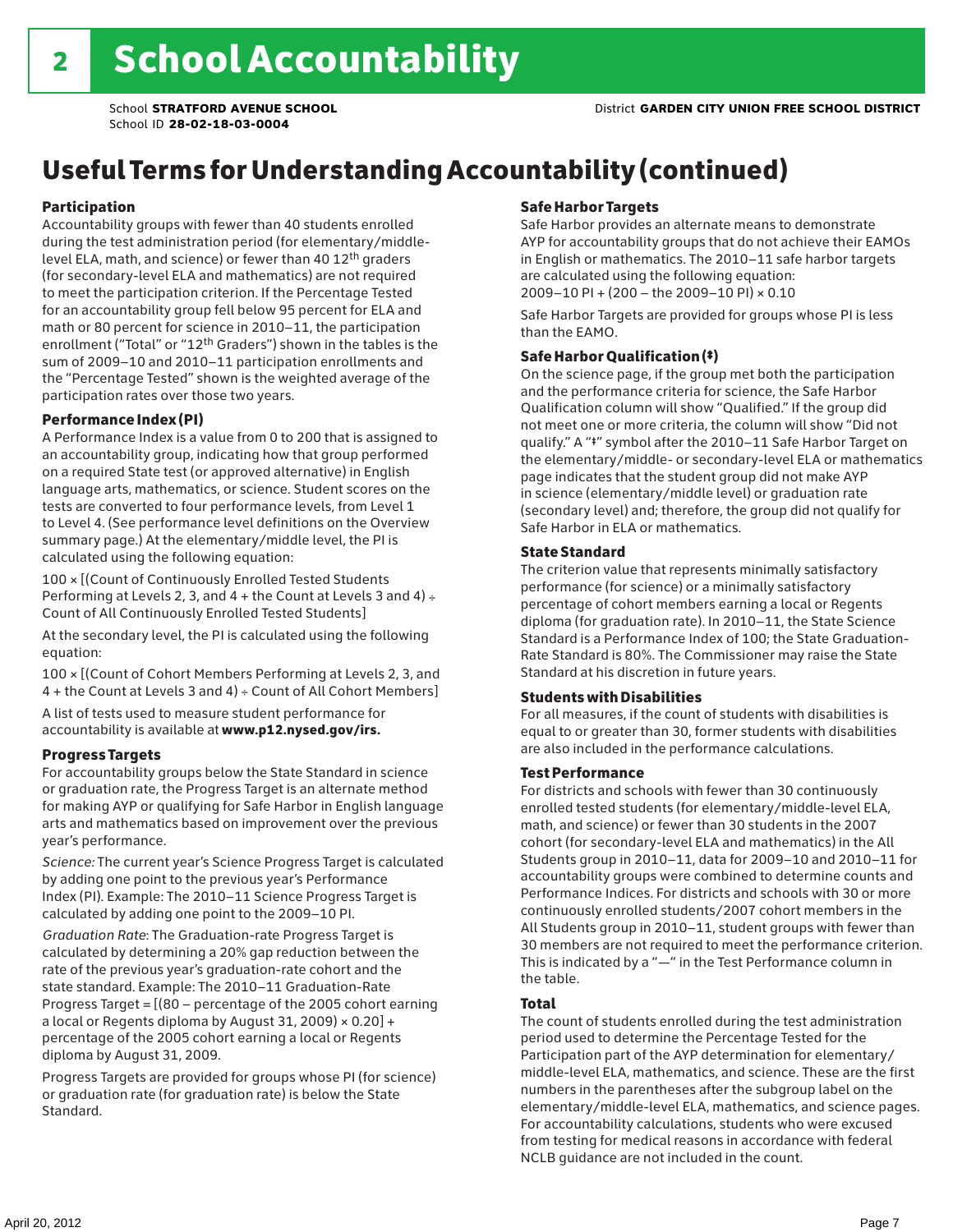School **STRATFORD AVENUE SCHOOL** District **GARDEN CITY UNION FREE SCHOOL DISTRICT**

School ID **28-02-18-03-0004**

### Understanding Your School Accountability Status

New York State participates in the Differentiated Accountability pilot program, as approved by the United States Department of Education in January 2009. Under this program, each public school in the State is assigned an accountability "phase" (Good Standing, Improvement, Corrective Action, or Restructuring) and, for schools not in Good Standing, a "category" (Basic, Focused, or Comprehensive) for each measure for which the school is accountable. Accountability measures for schools at the elementary/middle level are English language arts (ELA), mathematics, and science; at the secondary level, they are ELA, mathematics, and graduation rate. Generally, the school's overall accountability status is its most advanced accountability phase and its highest category within that phase. A school in any year of the phase (that is not Good Standing) that makes AYP for the measure remains in the same phase/category the following year. An identified school that makes AYP in the identified measure for two consecutive years returns to Good Standing. Once a school is identified with a category within a phase, it cannot move to a less intensive category in the following school year within that phase.

Each school district with one or more Title I schools and each Title I charter school designated as Improvement (year 1 and year 2), Corrective Action, or Restructuring must make Supplemental Educational Services available for eligible students in the identified Title I school(s). A school district with one or more schools designated as Improvement (year 2), Corrective Action, or Restructuring must also provide Public School Choice to eligible students in identified Title I school(s). For more information on the Differentiated Accountability program and a list of interventions for schools not in Good Standing,

see http://www.p12.nysed.gov/accountability/APA/Differentiated\_Accountability/DA\_home.html.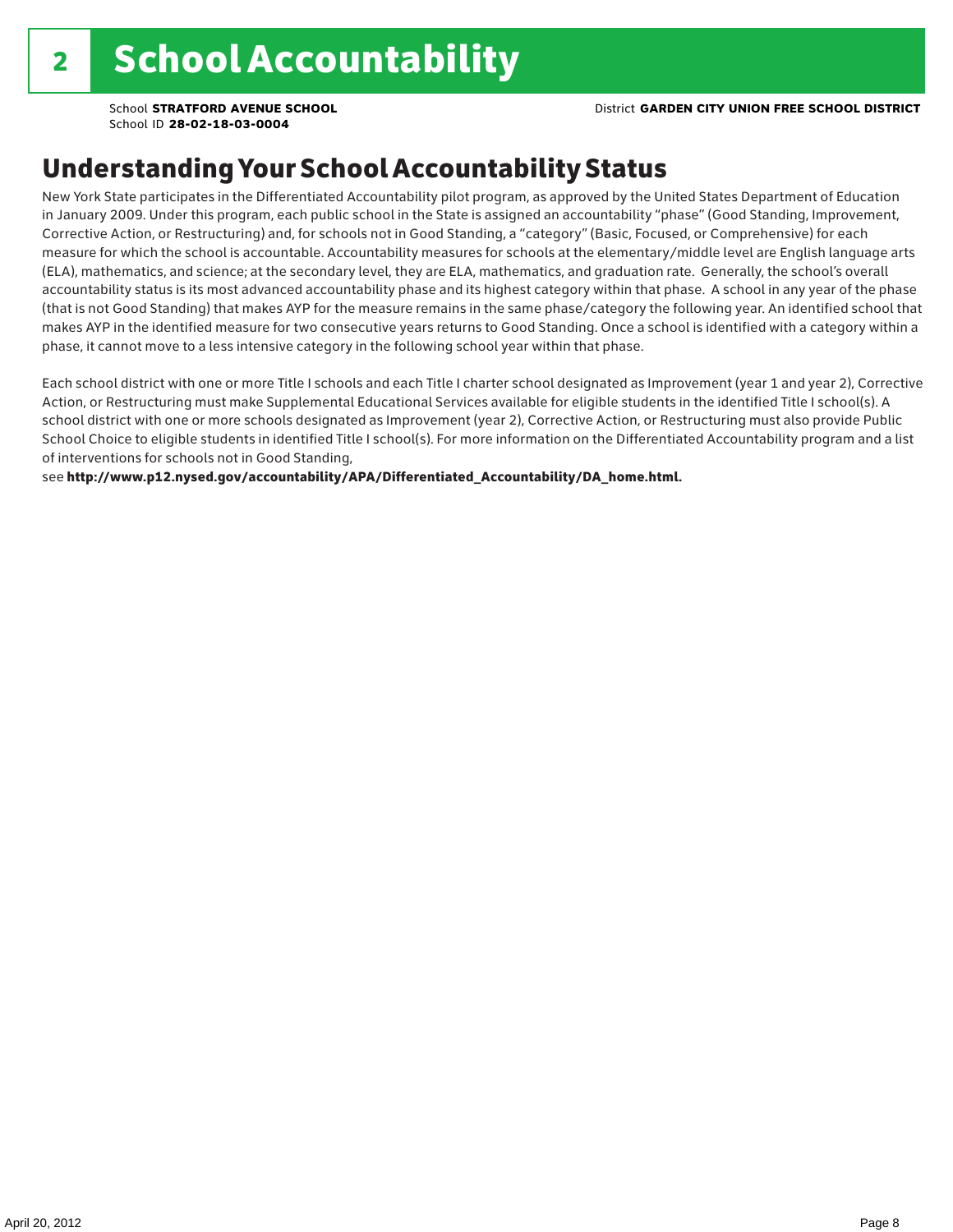# Understanding Your School Accountability Status (continued)

### end and the contract of the Phase/Category

Good Standing A school that has not been designated as Improvement, Corrective Action, or Restructuring.

Improvement (year 1) A school that failed to make AYP for two consecutive years on the same accountability measure; or a school that was designated as Improvement (year 1) in the current school year that made AYP for the identified measure and is in Good Standing.

Improvement (year 2) A school that was designated as a school in Improvement (year 1) in the current school year and failed to make AYP on the same accountability measure for which it was identified; or a school that was designated as Improvement (year 2) in the current school year that made AYP for the identified measure.

Corrective Action (year 1) A school that was designated as a school in Improvement (year 2) in the current school year and failed to make AYP on the same accountability measure for which it was identified; or a school that was designated as Corrective Action (year 1) in the current school year that made AYP for the identified measure. Corrective Action (year 2) A school that was designated as a school in Corrective Action (year 1) in the current school year that failed to make AYP on the same accountability measure for which it was identified; or a school that was designated as Corrective Action (year 2) in the current school year that made AYP for the identified measure.

**Restructuring (year 1)** A school that was designated as a school in Corrective Action (year 2) in the current school year and failed to make AYP on the same accountability measure for which it was identified; or a school that was designated as Restructuring (year 1) in the current school year that made AYP for the identified measure. Restructuring (year 2) A school that was designated as a school in Restructuring (year 1) in the current school year that failed to make AYP on the same accountability measure for which it was identified; or a school that was designated as Restructuring (year 2) in the current school year that made AYP for the identified measure. Restructuring (Advanced) A school that was designated as a school in Restructuring (year 2) in the current school year that failed to make AYP on the same accountability measure for which it was identified; or a school that was designated as Restructuring (Advanced) in the current school year that made AYP for the identified measure.

#### Improvement/Basic:

A school that failed to make AYP in ELA and/or math for one accountability group, but made AYP for the All Students group; or a school that failed to make AYP in only science or graduation rate.

Improvement/Focused:

A school that failed to make AYP in ELA and/or math for more than one accountability group, but made AYP for the All Students group; or a school whose worst status is Improvement/Basic for at least two measures.

#### Improvement/Comprehensive:

A school that failed to make AYP in ELA and/or math for the All Students group; or a school that failed to make AYP in ELA and/or math for every accountability group for which there are at least two, but made AYP for the All Students group; or a school that failed to make AYP in ELA and/or math AND in science or graduation rate.

#### Corrective Action or Restructuring/Focused:

A school that failed to make AYP in ELA and/or math for one or more accountability groups, but made AYP for the All Students group; or a school that failed to make AYP in science or graduation rate but made AYP in ELA and math.

Corrective Action or Restructuring/Comprehensive: A school that failed to make AYP in ELA and/or math for the All Students group; or a school that failed to make AYP in ELA and/or math for every accountability group except the All Students group for which there are at least two, but made AYP for the All Students group; or a school that failed to make AYP in ELA and/or math AND in science or graduation rate.

SURR: A school that is identified for registration review (SURR) during a school year in which it is designated as a school in Improvement or Corrective Action shall, in the next school year, be designated as Restructuring (year 1)/Comprehensive.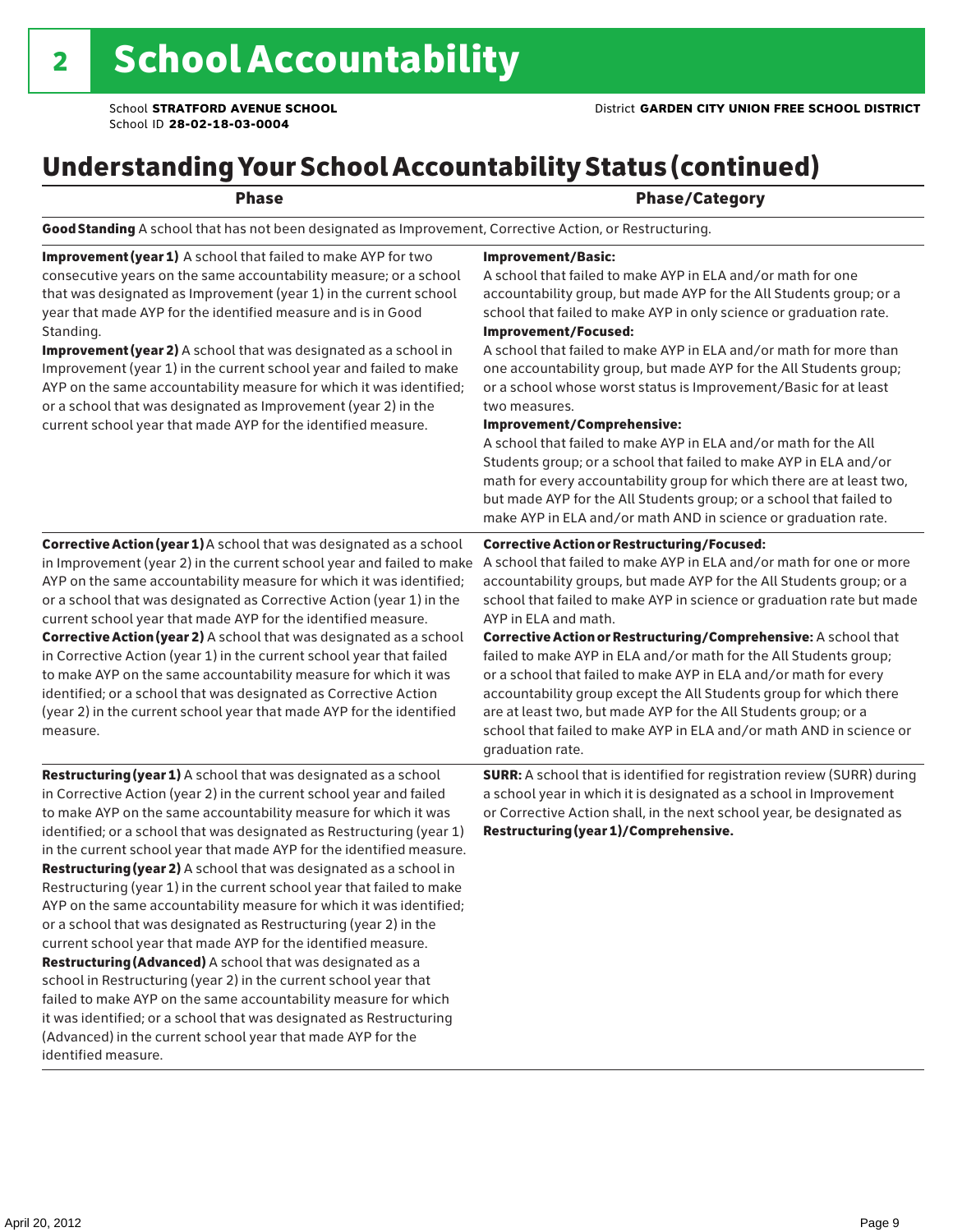# 2 School Accountability

### Summary

| <b>Overall Accountability</b><br>Status $(2011 - 12)$ | <b>In Good Standing</b> |                                |                                                         |             |  |  |
|-------------------------------------------------------|-------------------------|--------------------------------|---------------------------------------------------------|-------------|--|--|
|                                                       |                         | <b>Elementary/Middle Level</b> | <b>Secondary Level</b>                                  |             |  |  |
|                                                       | <b>ELA</b>              | In Good Standing               | ELA                                                     |             |  |  |
|                                                       | Math                    | In Good Standing               | Math                                                    |             |  |  |
|                                                       | Science                 | In Good Standing               | <b>Graduation Rate</b>                                  |             |  |  |
| <b>Title I Part A Funding</b>                         |                         |                                | <b>Years the School Received Title I Part A Funding</b> |             |  |  |
|                                                       | $2009 - 10$             |                                | $2010 - 11$                                             | $2011 - 12$ |  |  |

YES NO YES

### On which accountability measures did this school make Adequate Yearly Progress (AYP) and which groups made AYP on each measure?

|                                                     | <b>Elementary/Middle Level</b> |                   |               | <b>Secondary Level</b> |             |                        |  |
|-----------------------------------------------------|--------------------------------|-------------------|---------------|------------------------|-------------|------------------------|--|
|                                                     | English                        |                   |               | English                |             |                        |  |
| <b>Student Groups</b>                               | Language Arts                  | Mathematics       | Science       | Language Arts          | Mathematics | <b>Graduation Rate</b> |  |
| <b>All Students</b>                                 | V                              |                   | V             |                        |             |                        |  |
| <b>Ethnicity</b>                                    |                                |                   |               |                        |             |                        |  |
| American Indian or Alaska Native                    |                                |                   |               |                        |             |                        |  |
| <b>Black or African American</b>                    |                                | $\qquad \qquad -$ |               |                        |             |                        |  |
| Hispanic or Latino                                  |                                |                   |               |                        |             |                        |  |
| Asian or Native Hawaiian/Other Pacific<br>Islander  |                                |                   |               |                        |             |                        |  |
| White                                               | V                              |                   |               |                        |             |                        |  |
| Multiracial                                         |                                |                   |               |                        |             |                        |  |
| <b>Other Groups</b>                                 |                                |                   |               |                        |             |                        |  |
| <b>Students with Disabilities</b>                   | V                              | V                 |               |                        |             |                        |  |
| Limited English Proficient                          |                                |                   |               |                        |             |                        |  |
| <b>Economically Disadvantaged</b>                   |                                |                   |               |                        |             |                        |  |
| <b>Student groups making</b><br>AYP in each subject | $\vee$ 3 of 3                  | $\vee$ 3 of 3     | $\vee$ 1 of 1 |                        |             |                        |  |

#### AYP Status



Made AYP Using Safe Harbor Target

✘ Did not make AYP

— Insufficient Number of Students to Determine AYP Status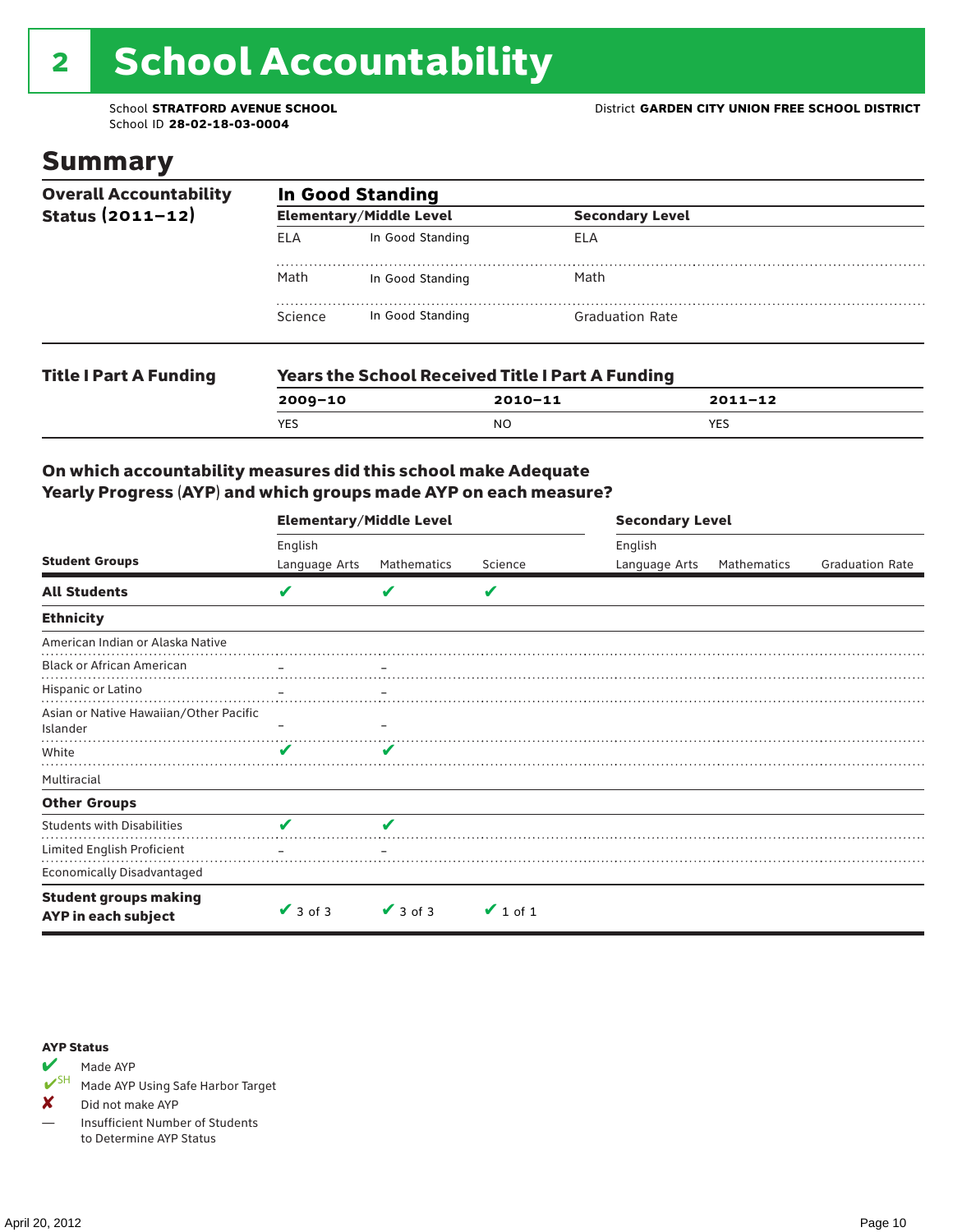# **Elementary/Middle-Level English Language Arts**

|                                   |        | Made AYP                                           |
|-----------------------------------|--------|----------------------------------------------------|
| <b>Accountability Measures</b>    | 3 of 3 | Student groups making AYP in English language arts |
| for This Subject<br>$(2011 - 12)$ |        |                                                    |
| <b>Accountability Status</b>      |        | In Good Standing                                   |

### How did students in each accountability group perform on

**elementary/middle-level English language arts accountability measures?**

|                                                            | <b>Participation</b><br><b>AYP</b> |                  |                             | <b>Test Performance</b>  |                      | <b>Performance Objectives</b> |         |                               |  |
|------------------------------------------------------------|------------------------------------|------------------|-----------------------------|--------------------------|----------------------|-------------------------------|---------|-------------------------------|--|
| <b>Student Group</b><br>(Total: Continuous Enrollment)     | <b>Status</b>                      | Met<br>Criterion | Percentage<br><b>Tested</b> | Met<br>Criterion         | Performance<br>Index | Effective<br>AMO              | 2010-11 | Safe Harbor Target<br>2011-12 |  |
|                                                            |                                    |                  |                             |                          |                      |                               |         |                               |  |
| <b>Accountability Groups</b>                               |                                    |                  |                             |                          |                      |                               |         |                               |  |
| All Students (523:518)                                     | V                                  | V                | 100%                        | V                        | 186                  | 117                           |         |                               |  |
| <b>Ethnicity</b>                                           |                                    |                  |                             |                          |                      |                               |         |                               |  |
| American Indian or Alaska Native (0:0)                     |                                    |                  |                             |                          |                      |                               |         |                               |  |
| Black or African American (1:1)                            |                                    |                  |                             |                          |                      |                               |         |                               |  |
| Hispanic or Latino (5:5)                                   |                                    |                  |                             |                          |                      |                               |         |                               |  |
| Asian or Native Hawaiian/Other Pacific<br>Islander (17:17) |                                    |                  |                             | $\overline{\phantom{0}}$ |                      |                               |         |                               |  |
| White (500:495)                                            | ✔                                  | V                | 100%                        | V                        | 186                  | 117                           |         |                               |  |
| Multiracial (0:0)                                          |                                    |                  |                             |                          |                      |                               |         |                               |  |
| <b>Other Groups</b>                                        |                                    |                  |                             |                          |                      |                               |         |                               |  |
| Students with Disabilities (39:47)                         | ✔                                  |                  |                             | v                        | 149                  | 108                           |         |                               |  |
| Limited English Proficient (2:2)                           |                                    |                  |                             |                          |                      |                               |         |                               |  |
| Economically Disadvantaged (0:0)                           |                                    |                  |                             |                          |                      |                               |         |                               |  |
| <b>Final AYP Determination</b>                             | $\sqrt{3}$ of 3                    |                  |                             |                          |                      |                               |         |                               |  |
| <b>Non-Accountability Groups</b>                           |                                    |                  |                             |                          |                      |                               |         |                               |  |
| Female (258:255)                                           |                                    |                  | 99%                         |                          | 188                  | 115                           |         |                               |  |
| Male (265:263)                                             |                                    |                  | 100%                        |                          | 185                  | 115                           |         |                               |  |
| Migrant (0:0)                                              |                                    |                  |                             |                          |                      |                               |         |                               |  |

#### Symbols

#### Made AYP

- ✔SH Made AYP Using Safe Harbor Target
- ✘ Did not make AYP
- Fewer Than 40 Total/Fewer Than 30 Continuous Enrollment
- ‡ Did not qualify for Safe Harbor

note: See *Useful Terms for Understanding Accountability*  for explanations and definitions of terms and table labels used on this page.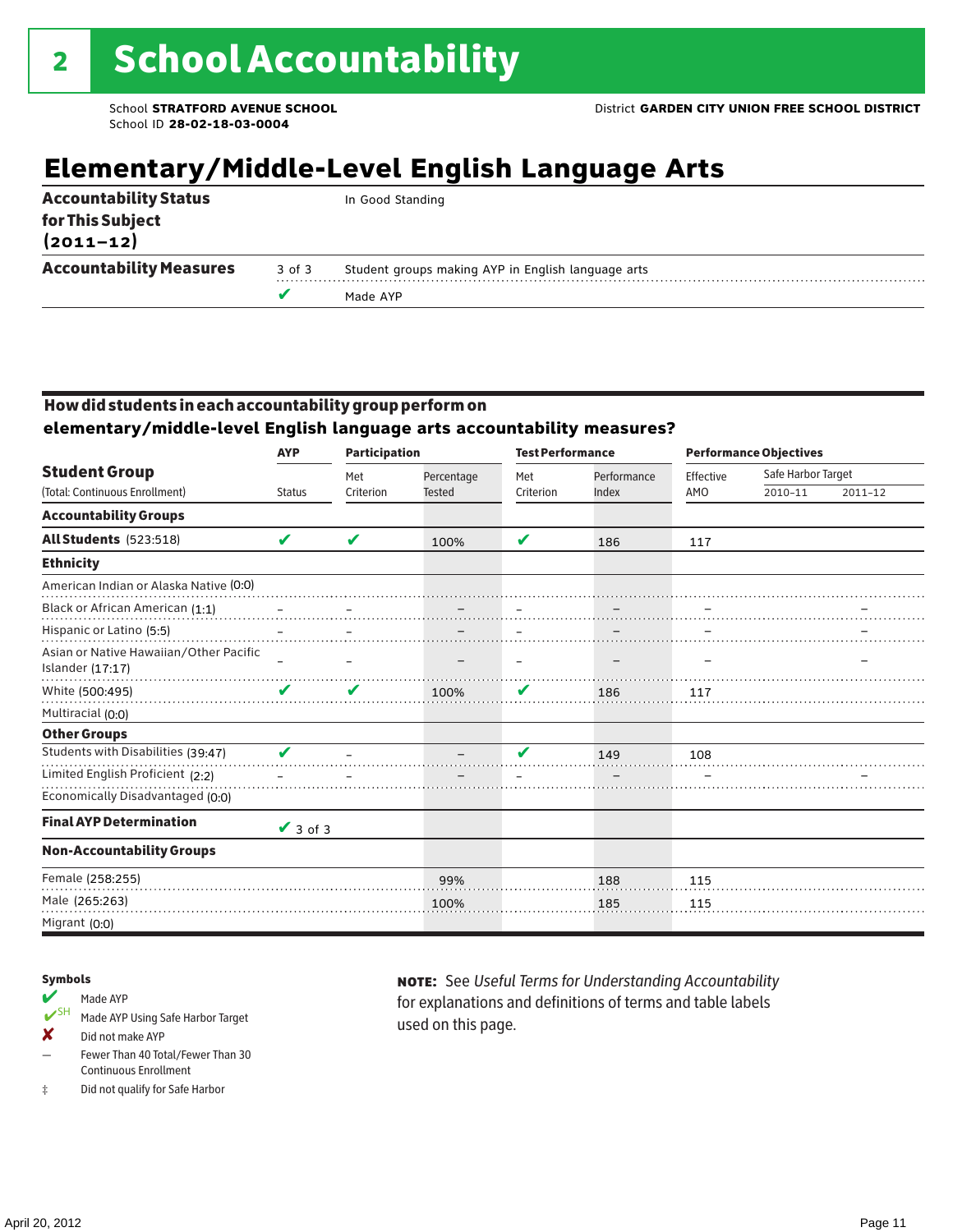# **Elementary/Middle-Level Mathematics**

|                                   |            | Made AYP                                 |
|-----------------------------------|------------|------------------------------------------|
| <b>Accountability Measures</b>    | $3$ of $3$ | Student groups making AYP in mathematics |
| for This Subject<br>$(2011 - 12)$ |            |                                          |
| <b>Accountability Status</b>      |            | In Good Standing                         |

### How did students in each accountability group perform on **elementary/middle-level mathematics accountability measures?**

|                                                            | <b>Participation</b><br><b>AYP</b> |           |               | <b>Test Performance</b> |             | <b>Performance Objectives</b> |                    |             |
|------------------------------------------------------------|------------------------------------|-----------|---------------|-------------------------|-------------|-------------------------------|--------------------|-------------|
| <b>Student Group</b>                                       |                                    | Met       | Percentage    | Met                     | Performance | Effective                     | Safe Harbor Target |             |
| (Total: Continuous Enrollment)                             | <b>Status</b>                      | Criterion | <b>Tested</b> | Criterion               | Index       | AMO                           | 2010-11            | $2011 - 12$ |
| <b>Accountability Groups</b>                               |                                    |           |               |                         |             |                               |                    |             |
| All Students (523:518)                                     | V                                  | ✔         | 100%          | ✔                       | 193         | 132                           |                    |             |
| <b>Ethnicity</b>                                           |                                    |           |               |                         |             |                               |                    |             |
| American Indian or Alaska Native (0:0)                     |                                    |           |               |                         |             |                               |                    |             |
| Black or African American (1:1)                            |                                    |           |               |                         |             |                               |                    |             |
| Hispanic or Latino (5:5)                                   |                                    |           |               |                         |             |                               |                    |             |
| Asian or Native Hawaiian/Other Pacific<br>Islander (17:17) |                                    |           |               |                         |             |                               |                    |             |
| White (500:495)                                            | $\boldsymbol{\mathcal{U}}$         | ✔         | 100%          | V                       | 193         | 132                           |                    |             |
| Multiracial (0:0)                                          |                                    |           |               |                         |             |                               |                    |             |
| <b>Other Groups</b>                                        |                                    |           |               |                         |             |                               |                    |             |
| Students with Disabilities (39:47)                         | V                                  |           |               | V                       | 170         | 123                           |                    |             |
| Limited English Proficient (2:2)                           |                                    |           |               |                         |             |                               |                    |             |
| Economically Disadvantaged (0:0)                           |                                    |           |               |                         |             |                               |                    |             |
| <b>Final AYP Determination</b>                             | $\sqrt{3}$ of 3                    |           |               |                         |             |                               |                    |             |
| <b>Non-Accountability Groups</b>                           |                                    |           |               |                         |             |                               |                    |             |
| Female (258:255)                                           |                                    |           | 99%           |                         | 191         | 130                           |                    |             |
| Male (265:263)                                             |                                    |           | 100%          |                         | 195         | 130                           |                    |             |
| Migrant (0:0)                                              |                                    |           |               |                         |             |                               |                    |             |

#### Symbols

- Made AYP<br>
SH Made AYP Made AYP Using Safe Harbor Target
- ✘ Did not make AYP
- Fewer Than 40 Total/Fewer Than 30 Continuous Enrollment
- ‡ Did not qualify for Safe Harbor

note: See *Useful Terms for Understanding Accountability*  for explanations and definitions of terms and table labels used on this page.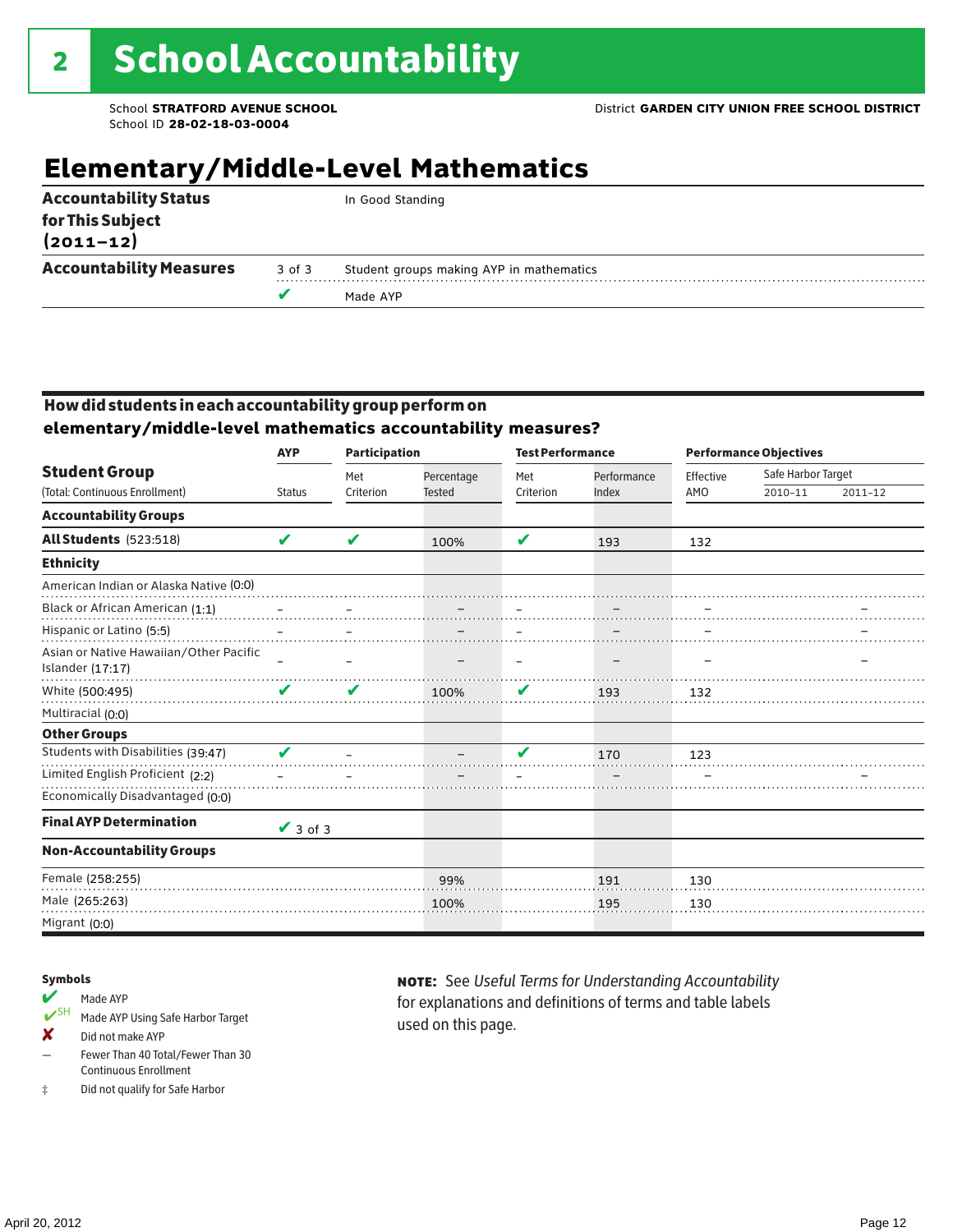## Elementary/Middle-Level Science

| <b>Accountability Status</b>   |        | In Good Standing                     |  |  |  |
|--------------------------------|--------|--------------------------------------|--|--|--|
| for This Subject<br>(2011–12)  |        |                                      |  |  |  |
| <b>Accountability Measures</b> | 1 of 1 | Student groups making AYP in science |  |  |  |
|                                |        | Made AYP                             |  |  |  |
|                                |        |                                      |  |  |  |

### How did students in each accountability group perform on elementary/middle-level science accountability measures?

|                                                          | <b>AYP</b>    |               | <b>Participation</b> |               | <b>Test Performance</b> |             | <b>Performance Objectives</b> |                 |                 |
|----------------------------------------------------------|---------------|---------------|----------------------|---------------|-------------------------|-------------|-------------------------------|-----------------|-----------------|
| <b>Student Group</b>                                     |               | Safe Harbor   | Met                  | Percentage    | Met                     | Performance | State                         | Progress Target |                 |
| (Total: Continuous Enrollment)                           | <b>Status</b> | Qualification | Criterion            | <b>Tested</b> | Criterion               | Index       | Standard                      |                 | 2010-11 2011-12 |
| <b>Accountability Groups</b>                             |               |               |                      |               |                         |             |                               |                 |                 |
| All Students (166:160)                                   | V             | Oualified     | V                    | 98%           | V                       | 200         | 100                           |                 |                 |
| <b>Ethnicity</b>                                         |               |               |                      |               |                         |             |                               |                 |                 |
| American Indian or Alaska Native (0:0)                   |               |               |                      |               |                         |             |                               |                 |                 |
| Black or African American (1:1)                          |               |               |                      |               |                         |             |                               |                 |                 |
| Hispanic or Latino (1:1)                                 |               |               |                      |               |                         |             |                               |                 |                 |
| Asian or Native Hawaiian/Other Pacific<br>Islander (7:7) |               |               |                      |               |                         |             |                               |                 |                 |
| White (157:151)                                          |               | Oualified     |                      | 97%           | V                       | 200         | 100                           |                 |                 |
| Multiracial (0:0)                                        |               |               |                      |               |                         |             |                               |                 |                 |
| <b>Other Groups</b>                                      |               |               |                      |               |                         |             |                               |                 |                 |
| Students with Disabilities (14:12)                       |               |               |                      |               |                         |             |                               |                 |                 |
| Limited English Proficient (1:1)                         |               |               |                      |               |                         |             |                               |                 |                 |
| Economically Disadvantaged (0:0)                         |               |               |                      |               |                         |             |                               |                 |                 |
| <b>Final AYP Determination</b>                           | $\vee$ 1 of 1 |               |                      |               |                         |             |                               |                 |                 |
| <b>Non-Accountability Groups</b>                         |               |               |                      |               |                         |             |                               |                 |                 |
| Female (73:71)                                           |               |               |                      | 97%           |                         | 200         | 100                           |                 |                 |
| Male (93:89)                                             |               |               |                      | 98%           |                         | 200         | 100                           |                 |                 |
| Migrant (0:0)                                            |               |               |                      |               |                         |             |                               |                 |                 |

#### Symbols

 $M$  Made AYP

✘ Did not make AYP

Fewer Than 40 Total/Fewer Than 30 Continuous Enrollment

note: See *Useful Terms for Understanding Accountability*  for explanations and definitions of terms and table labels used on this page.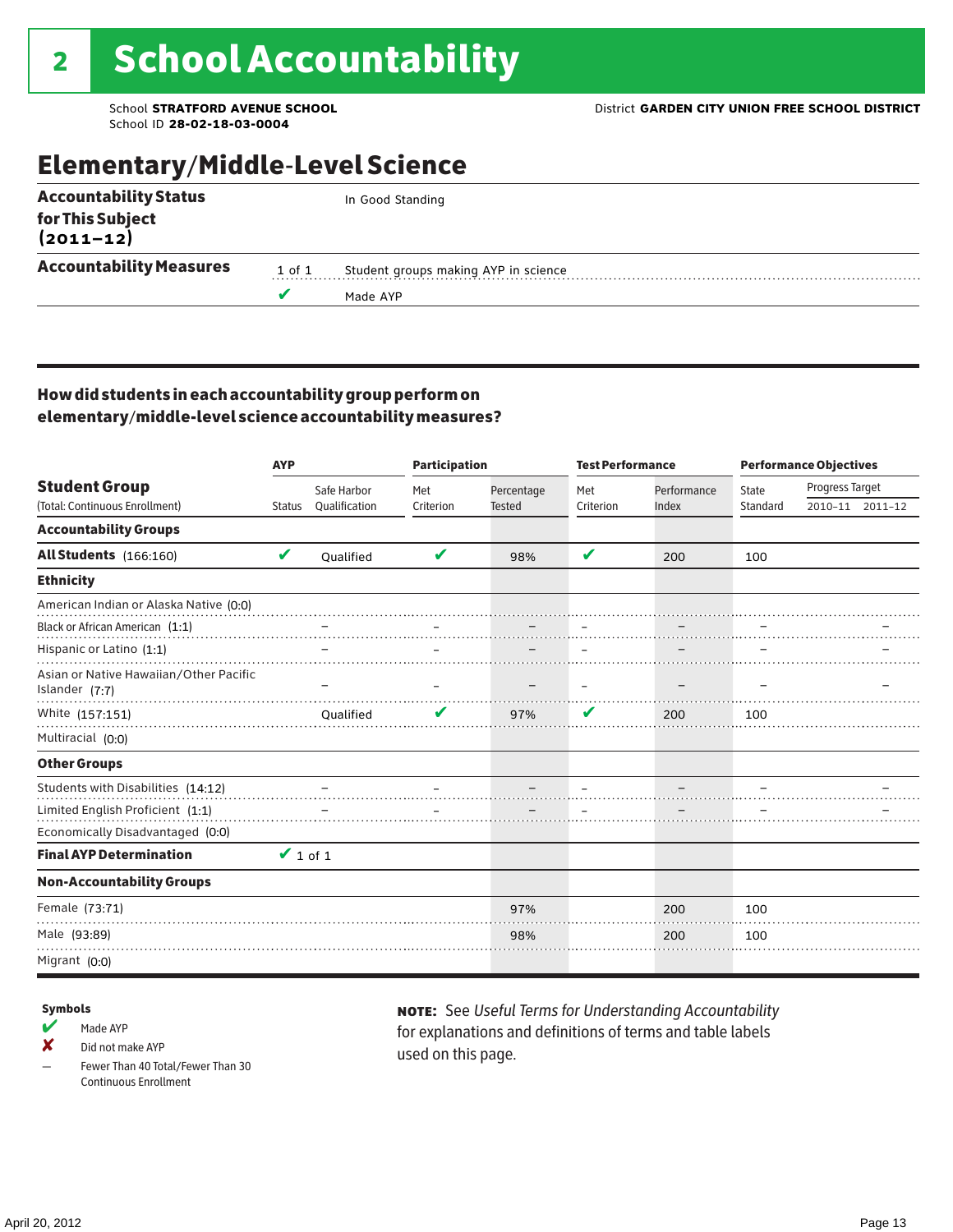### Summary of 2010–11 **School Performance**

Performance on the State assessments in English language arts, mathematics, and science at the elementary and middle levels is reported in terms of mean scores and the percentage of tested students scoring at or above Level 2, Level 3, and Level 4. Performance on the State assessments in ELA and mathematics at the secondary level is reported in terms of the percentage of students in a cohort scoring at these levels.

|                              | Percentage of students that<br>scored at or above Level 3 | Total<br>Tested |      |
|------------------------------|-----------------------------------------------------------|-----------------|------|
| <b>English Language Arts</b> | 0%                                                        | 50%             | 100% |
| Grade 3                      | 85%                                                       |                 | 161  |
| Grade 4                      | 90%                                                       |                 | 165  |
| Grade 5                      | 88%                                                       |                 | 192  |
| <b>Mathematics</b>           |                                                           |                 |      |
| Grade 3                      | 87%                                                       |                 | 161  |
| Grade 4                      | 98%                                                       |                 | 165  |
| Grade 5                      | 94%                                                       |                 | 192  |
| <b>Science</b>               |                                                           |                 |      |
| Grade 4                      | 100%                                                      |                 | 162  |

School **STRATFORD AVENUE SCHOOL** District **GARDEN CITY UNION FREE SCHOOL DISTRICT**

### About the Performance Level Descriptors

#### English Language Arts English Language Arts

#### Level 1: Below Standard

understanding of the content expected in the subjection of the subjection  $\mathcal{L}$ Student performance does not demonstrate an and skills expected at this grade level. understanding of the English language arts knowledge

#### Student performance demonstrates a partial Level 2: Meets Basic Standard understanding of the content expected in the subject of the subject of the subject of the subject of the subject

Student performance demonstrates a partial and skills expected at this grade level. Students performance demonstrates and understanding and understanding and understanding and understanding and u understanding of the English language arts knowledge

### Level 3: Meets Proficiency Standard

Level 4: Meeting Learning Standards with Distinction. the English language arts knowledge and skills expected at this grade level.<br>at this grade level.  $\mathbf{u}$  and  $\mathbf{y}$  and  $\mathbf{u}$  the subjected in the subjected in the subjected in the subjection  $\mathbf{y}$ Student performance demonstrates an understanding of

### Level 4: Exceeds Proficiency Standard

understanding of the English language arts knowledge and skills expected at this grade level.<br>———————————————————— Student performance demonstrates a thorough

#### Districts are districts and low need in the low need  $\sim$

#### categories based on their ability to meet the special Level 1: Below Standard

Student performance does not demonstrate an understanding of the mathematics content expected at  $\frac{1}{2}$  based on enrollment size and, in some cases, number  $\frac{1}{2}$  and,  $\frac{1}{2}$  and,  $\frac{1}{2}$ 

### $\overline{\mathsf{Level}}$  2: Meets Basic Standard about  $\overline{\mathsf{Level}}$

the categories can be found in the *Report to the Governor categories* can be found in the *Report to the Govern*or  $\alpha$ *and the Legislature on the Educational Status of the*  Student performance demonstrates a partial understanding of the mathematics content expected at this grade level.

### Level 3: Meets Proficiency Standard

Student performance demonstrates an understanding of the mathematics content expected at this grade level.

#### Level 4: Exceeds Proficiency Standard

Student performance demonstrates a thorough understanding of the mathematics content expected at this grade level.  $\mathcal{L}_{\text{max}}$  is performance with that of similar  $\mathcal{L}_{\text{max}}$ 

#### schools. The following factors are considered in grouping How are Need/Resource Capacity  $(N/RC)$  categories determined?  $\hphantom{N(2)}\sum_{n=1}^{\infty}\frac{1}{n}$

Districts are divided into high, average, and low need categories based on their ability to meet the special needs of their students with local resources. Districts in the high need category are subdivided into four categories based on enrollment size and, in some cases, number of students per square mile. More information about the categories can be found in the *Report to the Governor* Group: *State's Schools* at www.p12.nysed.gov/irs. *and the Legislature on the Educational Status of the* 

In this section, this school's performance is compared with that of the school district and public schools Statewide.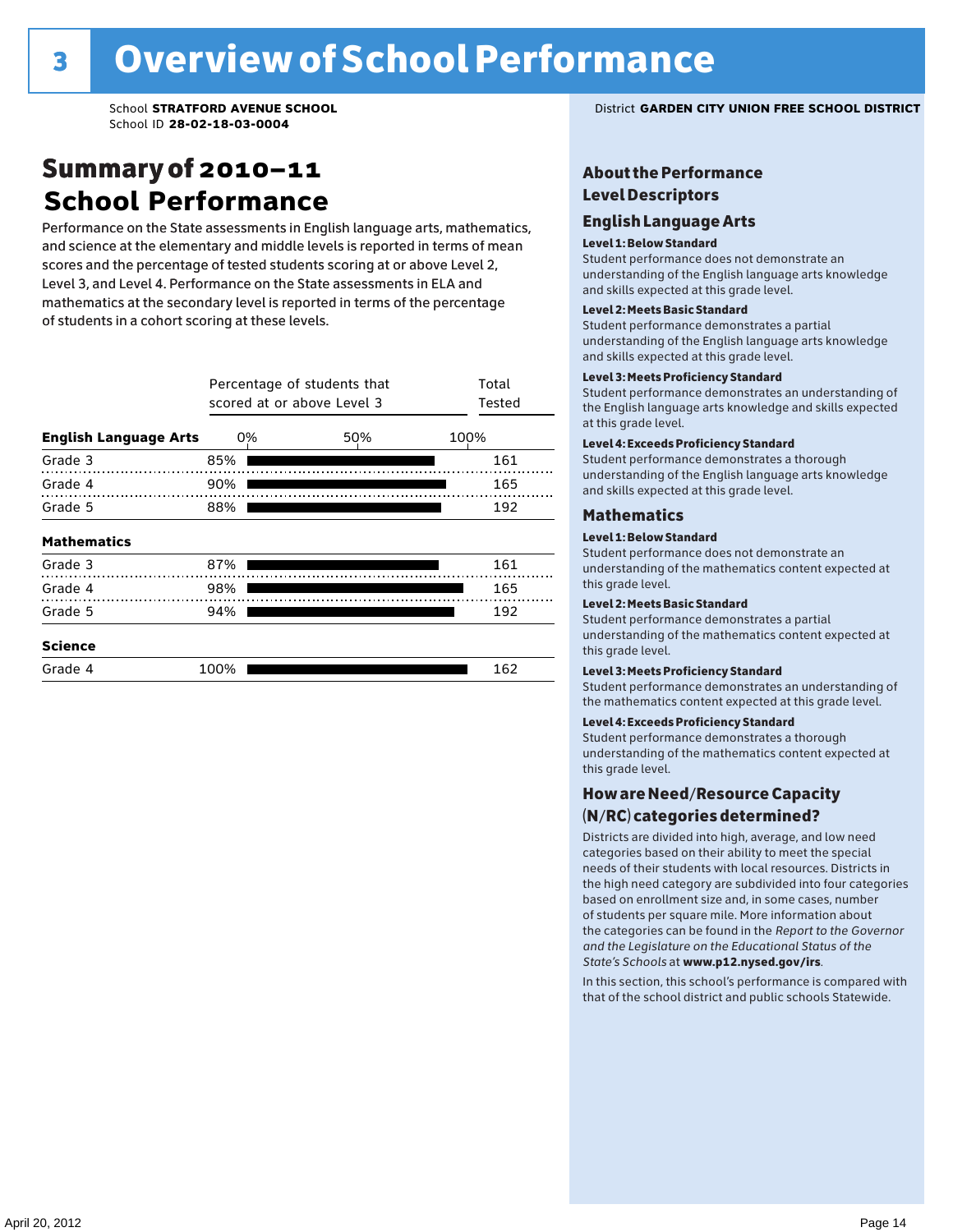# **This School's Results in Grade 3 English Language Arts**

|                                                                                                  | <b>This School</b> |                                 | <b>School District</b>                 | <b>NY State Public</b>               |  |  |  |
|--------------------------------------------------------------------------------------------------|--------------------|---------------------------------|----------------------------------------|--------------------------------------|--|--|--|
|                                                                                                  |                    | Percentage scoring at level(s): | Percentage scoring at level(s):        | Percentage scoring at level(s):      |  |  |  |
|                                                                                                  | $2 - 4$            | $\overline{4}$<br>$3 - 4$       | $3 - 4$<br>$2 - 4$<br>$\overline{4}$   | $3 - 4$<br>$\overline{4}$<br>$2 - 4$ |  |  |  |
| 2011 Mean Score: 676                                                                             |                    | *Range: 644-780 663-780 694-780 |                                        |                                      |  |  |  |
| 2010 Mean Score: 689<br>$\blacksquare$ 2010-11<br>a kacamatan ing Kabupatèn Kabupatèn<br>2009-10 | 100%<br>99% 98%    | 85% 86%<br>39%                  | 99% 97%<br>82% 82%<br>37%              | 87% 86%<br>56% 55%<br>17%            |  |  |  |
| Number of Tested Students:                                                                       | 159 165            | 10%<br>16<br>65<br>137 144      | 10%<br>300 310<br>250<br>261<br>31 117 | 5%                                   |  |  |  |

| <b>Results by</b>                               |        | 2010-11 School Year |                                 |     | 2009-10 School Year |         |                                 |                |
|-------------------------------------------------|--------|---------------------|---------------------------------|-----|---------------------|---------|---------------------------------|----------------|
| <b>Student Group</b>                            | Total  |                     | Percentage scoring at level(s): |     | Total               |         | Percentage scoring at level(s): |                |
|                                                 | Tested | $2 - 4$             | $3 - 4$                         | 4   | Tested              | $2 - 4$ | $3 - 4$                         | $\overline{4}$ |
| <b>All Students</b>                             | 161    | 99%                 | 85%                             | 10% | 168                 | 98%     | 86%                             | 39%            |
| Female                                          | 88     | 99%                 | 86%                             | 14% | 74                  | 100%    | 82%                             | 43%            |
| Male                                            | 73     | 99%                 | 84%                             | 5%  | 94                  | 97%     | 88%                             | 35%            |
| American Indian or Alaska Native                |        |                     |                                 |     |                     |         |                                 |                |
| <b>Black or African American</b>                |        |                     |                                 |     |                     |         |                                 |                |
| Hispanic or Latino                              | 3      |                     |                                 |     |                     |         |                                 |                |
| Asian or Native Hawaiian/Other Pacific Islander | 4      |                     |                                 |     | 6                   |         |                                 |                |
| White                                           | 154    | 99%                 | 84%                             | 10% | 160                 | 98%     | 86%                             | 38%            |
| Multiracial                                     |        |                     |                                 |     |                     |         |                                 |                |
| Small Group Totals                              | 7      | 100%                | 100%                            | 0%  | 8                   | 100%    | 88%                             | 50%            |
| <b>General-Education Students</b>               | 153    | 99%                 | 88%                             | 10% | 157                 | 99%     | 89%                             | 41%            |
| <b>Students with Disabilities</b>               | 8      | 88%                 | 38%                             | 0%  | 11                  | 91%     | 36%                             | 9%             |
| <b>English Proficient</b>                       | 160    |                     |                                 |     | 168                 | 98%     | 86%                             | 39%            |
| Limited English Proficient                      | 1      |                     |                                 |     |                     |         |                                 |                |
| Economically Disadvantaged                      |        |                     |                                 |     |                     |         |                                 |                |
| Not Disadvantaged                               | 161    | 99%                 | 85%                             | 10% | 168                 | 98%     | 86%                             | 39%            |
| Migrant                                         |        |                     |                                 |     |                     |         |                                 |                |
| Not Migrant                                     | 161    | 99%                 | 85%                             | 10% | 168                 | 98%     | 86%                             | 39%            |

**NOTES** 

The – symbol indicates that data for a group of students have been suppressed. If a group has fewer than five students,<br>data for that group and the next smallest group(s) are suppressed to protect the privacy of individual

| * These ranges are for 2010-11 data only. Ranges for the 2009-10 data are available in the 2009-10 Accountability and Overview Reports.<br><b>Other</b> |        | 2010-11 School Year |                             |     | 2009-10 School Year |                             |         |     |  |
|---------------------------------------------------------------------------------------------------------------------------------------------------------|--------|---------------------|-----------------------------|-----|---------------------|-----------------------------|---------|-----|--|
| <b>Assessments</b>                                                                                                                                      | Total  |                     | Number scoring at level(s): |     |                     | Number scoring at level(s): |         |     |  |
|                                                                                                                                                         | Tested | $2 - 4$             | $3 - 4$                     | 4   | Tested              | $2 - 4$                     | $3 - 4$ | 4   |  |
| New York State Alternate Assessment<br>(NYSAA): Grade 3 Equivalent                                                                                      |        |                     |                             |     |                     |                             |         |     |  |
| New York State English as a Second Language<br>Achievement Test (NYSESLAT) <sup>+</sup> : Grade 3                                                       | 0      | N/A                 | N/A                         | N/A |                     | N/A                         | N/A     | N/A |  |
|                                                                                                                                                         | Total  |                     |                             |     | Total               |                             |         |     |  |
| Recently Arrived LEP Students NOT Tested on<br>the ELA NYSTP: Grade 3                                                                                   | 0      | N/A                 | N/A                         | N/A |                     | N/A                         | N/A     | N/A |  |

April 20, 2012 Page 15 † These counts represent recently arrived LEP students who used the NYSESLAT to fulfill the English language arts participation requirement.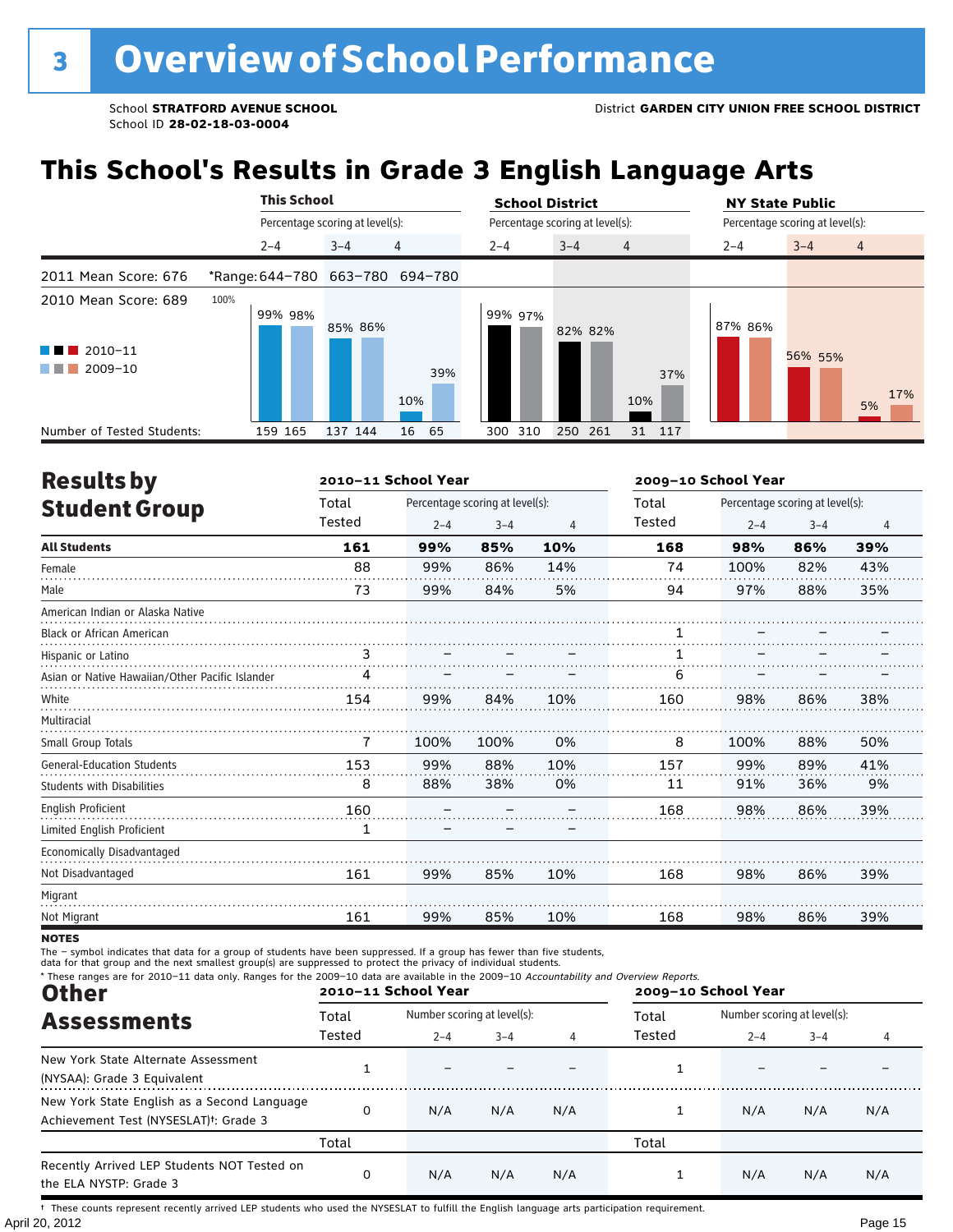# **This School's Results in Grade 3 Mathematics**

|                                                                                                 | <b>This School</b> |                                 | <b>School District</b>               | <b>NY State Public</b><br>Percentage scoring at level(s): |  |  |
|-------------------------------------------------------------------------------------------------|--------------------|---------------------------------|--------------------------------------|-----------------------------------------------------------|--|--|
|                                                                                                 |                    | Percentage scoring at level(s): | Percentage scoring at level(s):      |                                                           |  |  |
|                                                                                                 | $2 - 4$            | 4<br>$3 - 4$                    | $2 - 4$<br>$3 - 4$<br>$\overline{4}$ | $3 - 4$<br>$\overline{4}$<br>$2 - 4$                      |  |  |
| 2011 Mean Score: 700                                                                            |                    | *Range: 662-770 684-770 707-770 |                                      |                                                           |  |  |
| 2010 Mean Score: 711<br>$2010 - 11$<br><b>Contract Contract</b><br>2009-10<br><b>The Common</b> | 100%<br>99% 99%    | 87% 91%<br>44%<br>29%           | 100% 99%<br>86% 89%<br>44%<br>31%    | 91% 91%<br>60% 59%<br>24%<br>13%                          |  |  |
| Number of Tested Students:                                                                      | 160 168            | 140 154<br>46<br>75             | 262 285<br>94<br>304 317<br>141      |                                                           |  |  |

| <b>Results by</b>                               |                | 2010-11 School Year |                                 |                | 2009-10 School Year |         |                                 |                |
|-------------------------------------------------|----------------|---------------------|---------------------------------|----------------|---------------------|---------|---------------------------------|----------------|
| <b>Student Group</b>                            | Total          |                     | Percentage scoring at level(s): |                |                     |         | Percentage scoring at level(s): |                |
|                                                 | Tested         | $2 - 4$             | $3 - 4$                         | $\overline{4}$ | Tested              | $2 - 4$ | $3 - 4$                         | $\overline{4}$ |
| <b>All Students</b>                             | 161            | 99%                 | 87%                             | 29%            | 169                 | 99%     | 91%                             | 44%            |
| Female                                          | 88             | 99%                 | 84%                             | 28%            | 74                  | 100%    | 93%                             | 49%            |
| Male                                            | 73             | 100%                | 90%                             | 29%            | 95                  | 99%     | 89%                             | 41%            |
| American Indian or Alaska Native                |                |                     |                                 |                |                     |         |                                 |                |
| <b>Black or African American</b>                |                |                     |                                 |                |                     |         |                                 |                |
| Hispanic or Latino                              | 3              |                     |                                 |                |                     |         |                                 |                |
| Asian or Native Hawaiian/Other Pacific Islander | 4              |                     |                                 |                |                     |         |                                 |                |
| White                                           | 154            | 99%                 | 87%                             | 29%            | 160                 | 99%     | 91%                             | 44%            |
| Multiracial                                     |                |                     |                                 |                |                     |         |                                 |                |
| Small Group Totals                              | $\overline{7}$ | 100%                | 86%                             | 29%            | 9                   | 100%    | 100%                            | 44%            |
| <b>General-Education Students</b>               | 153            | 100%                | 89%                             | 30%            | 158                 | 99%     | 93%                             | 47%            |
| <b>Students with Disabilities</b>               | 8              | 88%                 | 50%                             | 0%             | 11                  | 100%    | 64%                             | 9%             |
| <b>English Proficient</b>                       | 160            |                     |                                 |                | 168                 |         |                                 |                |
| Limited English Proficient                      | 1              |                     |                                 |                | 1                   |         |                                 |                |
| Economically Disadvantaged                      |                |                     |                                 |                |                     |         |                                 |                |
| Not Disadvantaged                               | 161            | 99%                 | 87%                             | 29%            | 169                 | 99%     | 91%                             | 44%            |
| Migrant                                         |                |                     |                                 |                |                     |         |                                 |                |
| Not Migrant                                     | 161            | 99%                 | 87%                             | 29%            | 169                 | 99%     | 91%                             | 44%            |

**NOTES** 

The – symbol indicates that data for a group of students have been suppressed. If a group has fewer than five students,<br>data for that group and the next smallest group(s) are suppressed to protect the privacy of individual

| <b>Other</b>                                                       |        | 2010-11 School Year         |         | * These ranges are for 2010-11 data only. Ranges for the 2009-10 data are available in the 2009-10 Accountability and Overview Reports.<br>2009-10 School Year |        |                             |         |  |
|--------------------------------------------------------------------|--------|-----------------------------|---------|----------------------------------------------------------------------------------------------------------------------------------------------------------------|--------|-----------------------------|---------|--|
| <b>Assessments</b>                                                 | Total  | Number scoring at level(s): |         |                                                                                                                                                                | Total  | Number scoring at level(s): |         |  |
|                                                                    | Tested | $2 - 4$                     | $3 - 4$ |                                                                                                                                                                | Tested | $2 - 4$                     | $3 - 4$ |  |
| New York State Alternate Assessment<br>(NYSAA): Grade 3 Equivalent |        | $\overline{\phantom{0}}$    |         |                                                                                                                                                                |        |                             |         |  |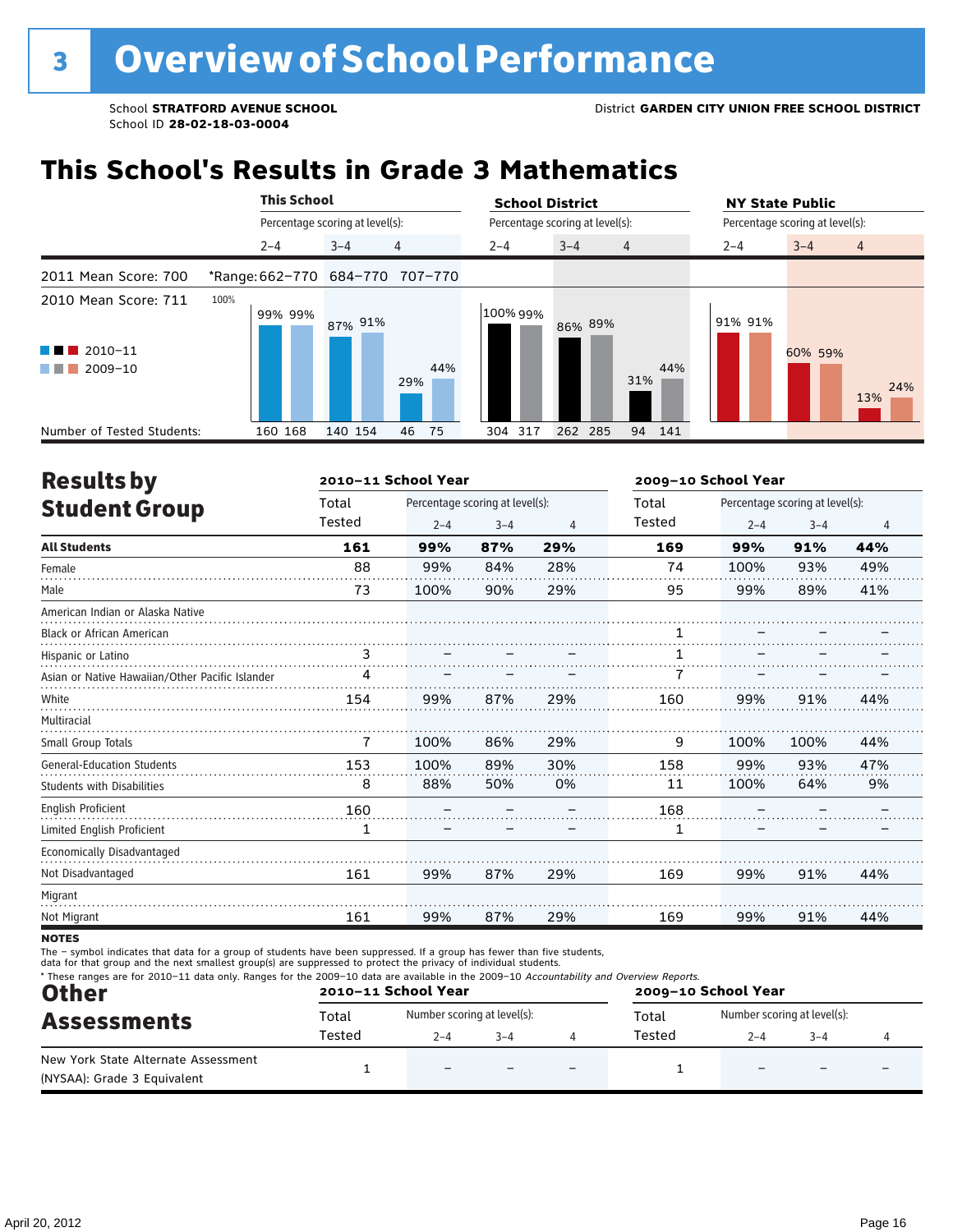# **This School's Results in Grade 4 English Language Arts**

|                                                                          |                                 | <b>This School</b>              |                |         | <b>School District</b>          |     |         | <b>NY State Public</b>          |  |  |  |
|--------------------------------------------------------------------------|---------------------------------|---------------------------------|----------------|---------|---------------------------------|-----|---------|---------------------------------|--|--|--|
|                                                                          |                                 | Percentage scoring at level(s): |                |         | Percentage scoring at level(s): |     |         | Percentage scoring at level(s): |  |  |  |
|                                                                          | $2 - 4$                         | $3 - 4$                         | $\overline{4}$ | $2 - 4$ | $3 - 4$<br>$\overline{4}$       |     | $2 - 4$ | $3 - 4$<br>$\overline{4}$       |  |  |  |
| 2011 Mean Score: 697                                                     | *Range: 637-775 671-775 722-775 |                                 |                |         |                                 |     |         |                                 |  |  |  |
| 2010 Mean Score: 693<br>$\blacksquare$ 2010-11<br>a kacamatan<br>2009-10 | 100%<br>100% 99%                | 90% 86%                         | 10% 15%        | 99% 99% | 86% 88%<br>8%                   | 19% | 92% 92% | 57% 57%<br>6%<br>2%             |  |  |  |
| Number of Tested Students:                                               | 165 192                         | 148 166                         | 16<br>28       | 315 324 | 275 286<br>25                   | 61  |         |                                 |  |  |  |

| <b>Results by</b>                               |              | 2010-11 School Year |                                 |                | 2009-10 School Year |         |                                 |                |  |
|-------------------------------------------------|--------------|---------------------|---------------------------------|----------------|---------------------|---------|---------------------------------|----------------|--|
| <b>Student Group</b>                            | Total        |                     | Percentage scoring at level(s): |                | Total               |         | Percentage scoring at level(s): |                |  |
|                                                 | Tested       | $2 - 4$             | $3 - 4$                         | $\overline{4}$ | Tested              | $2 - 4$ | $3 - 4$                         | $\overline{4}$ |  |
| <b>All Students</b>                             | 165          | 100%                | 90%                             | 10%            | 193                 | 99%     | 86%                             | 15%            |  |
| Female                                          | 72           | 100%                | 96%                             | 14%            | 95                  | 99%     | 83%                             | 18%            |  |
| Male                                            | 93           | 100%                | 85%                             | 6%             | 98                  | 100%    | 89%                             | 11%            |  |
| American Indian or Alaska Native                |              |                     |                                 |                |                     |         |                                 |                |  |
| <b>Black or African American</b>                | $\mathbf{1}$ |                     |                                 |                |                     |         |                                 |                |  |
| Hispanic or Latino                              | $\mathbf{1}$ |                     |                                 |                | 1                   |         |                                 |                |  |
| Asian or Native Hawaiian/Other Pacific Islander |              |                     |                                 |                | 5                   |         |                                 |                |  |
| White                                           | 156          | 100%                | 90%                             | 9%             | 187                 | 99%     | 86%                             | 13%            |  |
| Multiracial                                     |              |                     |                                 |                |                     |         |                                 |                |  |
| Small Group Totals                              | 9            | 100%                | 89%                             | 22%            | 6                   | 100%    | 100%                            | 50%            |  |
| <b>General-Education Students</b>               | 151          | 100%                | 93%                             | 11%            | 178                 | 100%    | 90%                             | 16%            |  |
| <b>Students with Disabilities</b>               | 14           | 100%                | 50%                             | 0%             | 15                  | 93%     | 33%                             | 0%             |  |
| English Proficient                              | 164          |                     |                                 |                | 192                 |         |                                 |                |  |
| Limited English Proficient                      | 1            |                     |                                 |                | 1                   |         |                                 |                |  |
| Economically Disadvantaged                      |              |                     |                                 |                |                     |         |                                 |                |  |
| Not Disadvantaged                               | 165          | 100%                | 90%                             | 10%            | 193                 | 99%     | 86%                             | 15%            |  |
| Migrant                                         |              |                     |                                 |                |                     |         |                                 |                |  |
| Not Migrant                                     | 165          | 100%                | 90%                             | 10%            | 193                 | 99%     | 86%                             | 15%            |  |

**NOTES** 

The – symbol indicates that data for a group of students have been suppressed. If a group has fewer than five students,<br>data for that group and the next smallest group(s) are suppressed to protect the privacy of individual

| * These ranges are for 2010-11 data only. Ranges for the 2009-10 data are available in the 2009-10 Accountability and Overview Reports.<br><b>Other</b> |        | 2010-11 School Year |                             |     | 2009-10 School Year |                             |         |     |
|---------------------------------------------------------------------------------------------------------------------------------------------------------|--------|---------------------|-----------------------------|-----|---------------------|-----------------------------|---------|-----|
| <b>Assessments</b>                                                                                                                                      | Total  |                     | Number scoring at level(s): |     |                     | Number scoring at level(s): |         |     |
|                                                                                                                                                         | Tested | $2 - 4$             | $3 - 4$                     | 4   | Tested              | $2 - 4$                     | $3 - 4$ | 4   |
| New York State Alternate Assessment<br>(NYSAA): Grade 4 Equivalent                                                                                      | 0      |                     |                             |     |                     |                             |         |     |
| New York State English as a Second Language<br>Achievement Test (NYSESLAT) <sup>+</sup> : Grade 4                                                       | 0      | N/A                 | N/A                         | N/A | 0                   | N/A                         | N/A     | N/A |
|                                                                                                                                                         | Total  |                     |                             |     | Total               |                             |         |     |
| Recently Arrived LEP Students NOT Tested on<br>the ELA NYSTP: Grade 4                                                                                   | 0      | N/A                 | N/A                         | N/A | 0                   | N/A                         | N/A     | N/A |

April 20, 2012 Page 17 † These counts represent recently arrived LEP students who used the NYSESLAT to fulfill the English language arts participation requirement.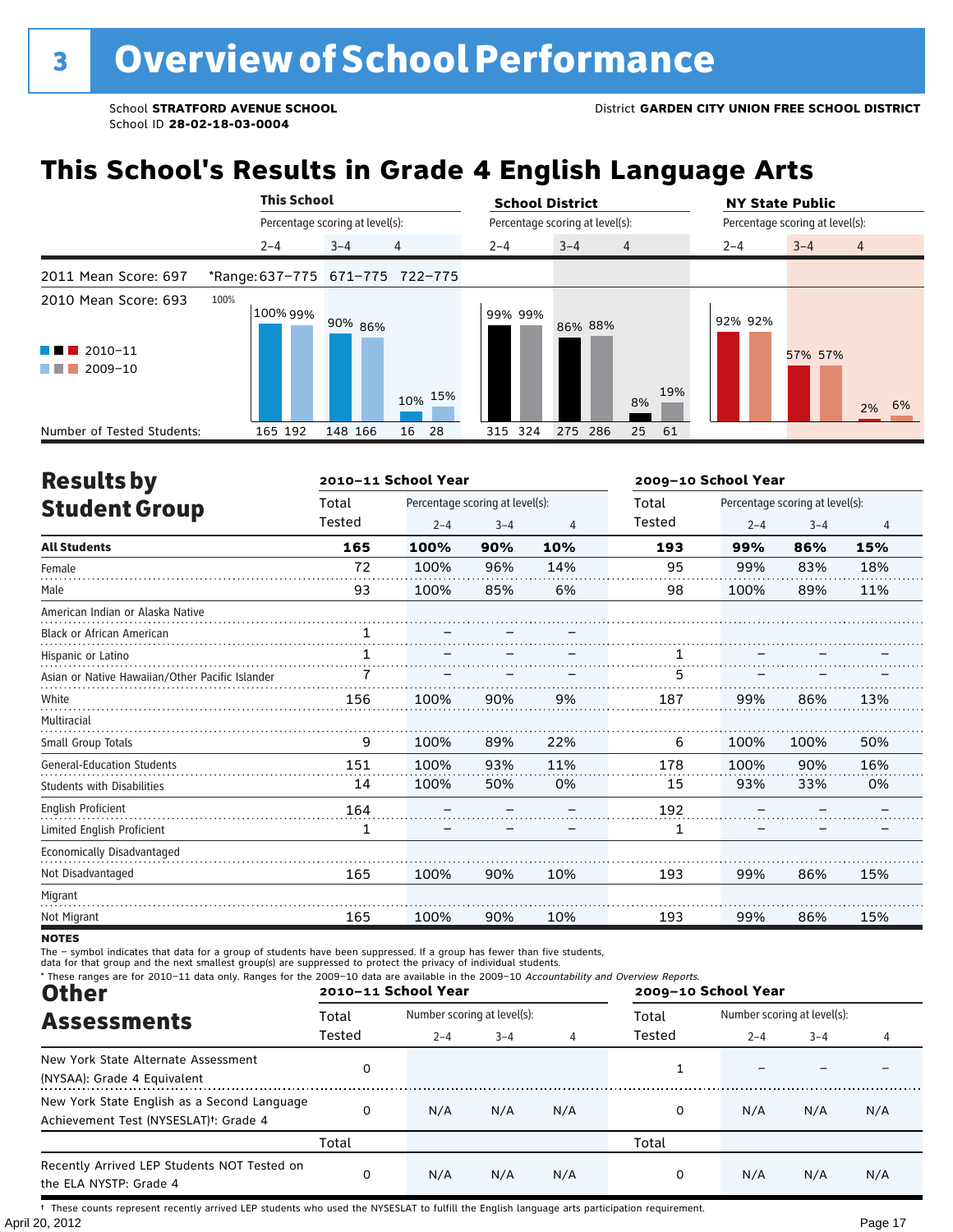# **This School's Results in Grade 4 Mathematics**

|                                                                                     | <b>This School</b>       |                                 | <b>School District</b>               | <b>NY State Public</b>          |
|-------------------------------------------------------------------------------------|--------------------------|---------------------------------|--------------------------------------|---------------------------------|
|                                                                                     |                          | Percentage scoring at level(s): | Percentage scoring at level(s):      | Percentage scoring at level(s): |
|                                                                                     | $2 - 4$                  | $\overline{4}$<br>$3 - 4$       | $3 - 4$<br>$2 - 4$<br>$\overline{4}$ | $3 - 4$<br>$2 - 4$<br>4         |
| 2011 Mean Score: 718                                                                | *Range: 636-800 676-800  | 707-800                         |                                      |                                 |
| 2010 Mean Score: 719<br>$\blacksquare$ 2010-11<br><b>Contract</b><br>2009-10<br>. . | 100%<br>100%100% 98% 93% | 70% 64%                         | 99% 100%<br>95% 92%<br>63% 61%       | 94% 95%<br>67% 64%<br>27% 26%   |
| Number of Tested Students:                                                          | 165 192                  | 161 179<br>116 123              | 325<br>304<br>299<br>201 199<br>317  |                                 |

| <b>Results by</b>                               |        | 2010-11 School Year |                                 |                | 2009-10 School Year |         |                                 |                |
|-------------------------------------------------|--------|---------------------|---------------------------------|----------------|---------------------|---------|---------------------------------|----------------|
| <b>Student Group</b>                            | Total  |                     | Percentage scoring at level(s): |                | Total               |         | Percentage scoring at level(s): |                |
|                                                 | Tested | $2 - 4$             | $3 - 4$                         | $\overline{4}$ | Tested              | $2 - 4$ | $3 - 4$                         | $\overline{4}$ |
| <b>All Students</b>                             | 165    | 100%                | 98%                             | 70%            | 192                 | 100%    | 93%                             | 64%            |
| Female                                          | 72     | 100%                | 97%                             | 74%            | 95                  | 100%    | 93%                             | 59%            |
| Male                                            | 93     | 100%                | 98%                             | 68%            | 97                  | 100%    | 94%                             | 69%            |
| American Indian or Alaska Native                |        |                     |                                 |                |                     |         |                                 |                |
| <b>Black or African American</b>                | 1      |                     |                                 |                |                     |         |                                 |                |
| Hispanic or Latino                              | 1      |                     |                                 |                |                     |         |                                 |                |
| Asian or Native Hawaiian/Other Pacific Islander |        |                     |                                 |                | 5                   |         |                                 |                |
| White                                           | 156    | 100%                | 97%                             | 70%            | 186                 | 100%    | 93%                             | 63%            |
| Multiracial                                     |        |                     |                                 |                |                     |         |                                 |                |
| Small Group Totals                              | 9      | 100%                | 100%                            | 78%            | 6                   | 100%    | 100%                            | 100%           |
| <b>General-Education Students</b>               | 151    | 100%                | 99%                             | 74%            | 178                 | 100%    | 97%                             | 68%            |
| <b>Students with Disabilities</b>               | 14     | 100%                | 79%                             | 29%            | 14                  | 100%    | 43%                             | 14%            |
| <b>English Proficient</b>                       | 164    |                     |                                 |                | 191                 |         |                                 |                |
| Limited English Proficient                      | 1      |                     |                                 |                | 1                   |         |                                 |                |
| Economically Disadvantaged                      |        |                     |                                 |                |                     |         |                                 |                |
| Not Disadvantaged                               | 165    | 100%                | 98%                             | 70%            | 192                 | 100%    | 93%                             | 64%            |
| Migrant                                         |        |                     |                                 |                |                     |         |                                 |                |
| Not Migrant                                     | 165    | 100%                | 98%                             | 70%            | 192                 | 100%    | 93%                             | 64%            |
|                                                 |        |                     |                                 |                |                     |         |                                 |                |

**NOTES** 

The – symbol indicates that data for a group of students have been suppressed. If a group has fewer than five students,<br>data for that group and the next smallest group(s) are suppressed to protect the privacy of individual

| * These ranges are for 2010-11 data only. Ranges for the 2009-10 data are available in the 2009-10 Accountability and Overview Reports.<br><b>Other</b> |                 | 2010-11 School Year                    |         | 2009-10 School Year |                 |                                                   |  |  |
|---------------------------------------------------------------------------------------------------------------------------------------------------------|-----------------|----------------------------------------|---------|---------------------|-----------------|---------------------------------------------------|--|--|
| <b>Assessments</b>                                                                                                                                      | Total<br>Tested | Number scoring at level(s):<br>$2 - 4$ | $3 - 4$ |                     | Total<br>Tested | Number scoring at level(s):<br>$2 - 4$<br>$3 - 4$ |  |  |
| New York State Alternate Assessment<br>(NYSAA): Grade 4 Equivalent                                                                                      |                 |                                        |         |                     |                 |                                                   |  |  |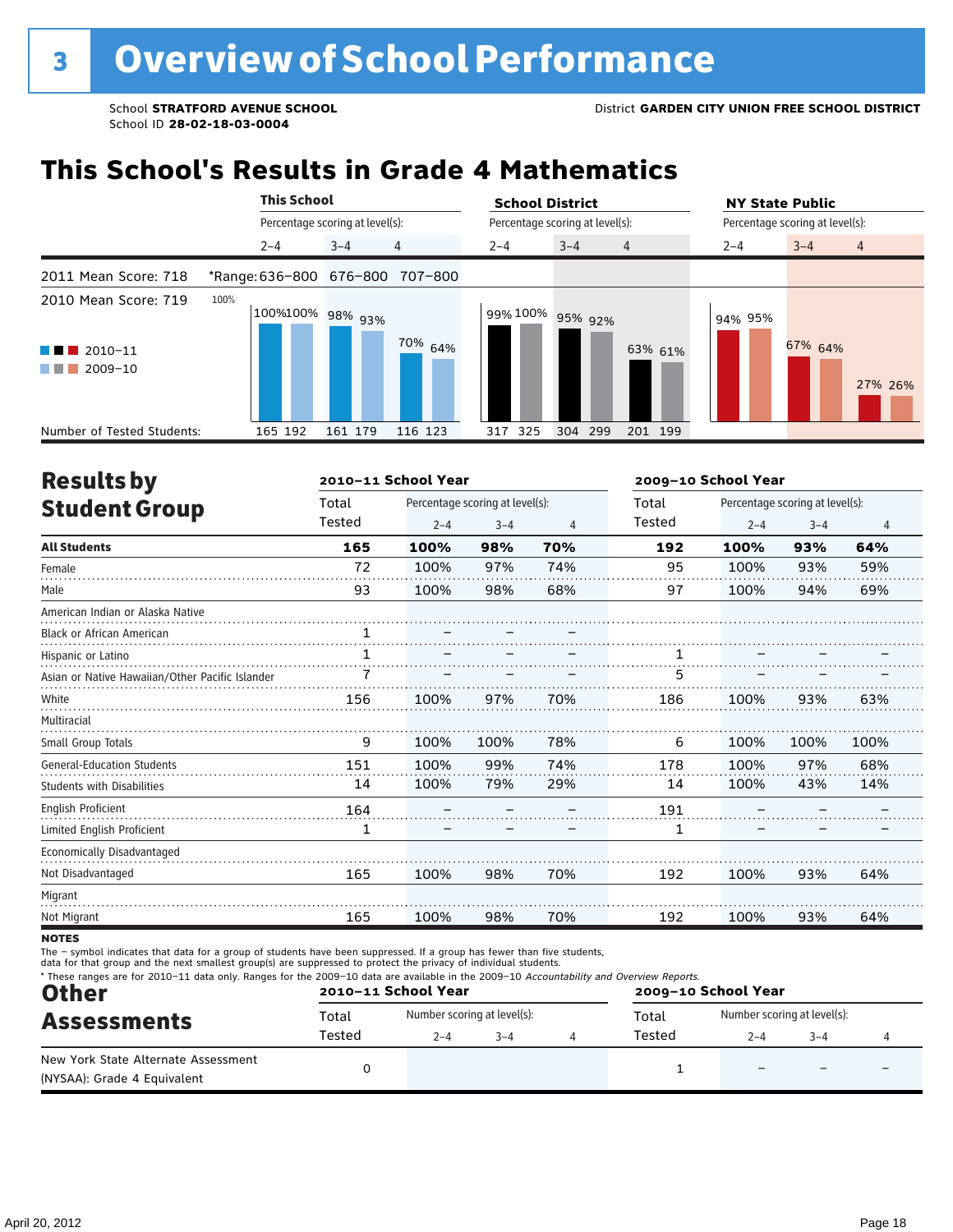### **This School's Results in Grade 4 Science**

|                                                                            |      | <b>This School</b> |                                 |            | <b>School District</b>          |         |                | <b>NY State Public</b>          |         |                |
|----------------------------------------------------------------------------|------|--------------------|---------------------------------|------------|---------------------------------|---------|----------------|---------------------------------|---------|----------------|
|                                                                            |      |                    | Percentage scoring at level(s): |            | Percentage scoring at level(s): |         |                | Percentage scoring at level(s): |         |                |
|                                                                            |      | $2 - 4$            | $3 - 4$                         | 4          | $2 - 4$                         | $3 - 4$ | $\overline{4}$ | $2 - 4$                         | $3 - 4$ | $\overline{4}$ |
| 2011 Mean Score: 93                                                        |      | Range: 45-100      | $65 - 100$                      | $85 - 100$ |                                 |         |                |                                 |         |                |
| 2010 Mean Score: 90<br>2010-11<br>a sa Tan<br>2009-10<br><b>The Common</b> | 100% |                    | 100%100% 100% 99%               | 94%<br>82% | 100%100% 100% 99%               |         | 87% 83%        | 98% 97%                         | 88% 88% | 52% 55%        |
| Number of Tested Students:                                                 |      | 162 193            | 162 192                         | 153 159    | 314 324                         | 314 322 | 274 270        |                                 |         |                |

| <b>Results by</b>                               |              | 2010-11 School Year |                                 |                | 2009-10 School Year |         |                                 |                |  |
|-------------------------------------------------|--------------|---------------------|---------------------------------|----------------|---------------------|---------|---------------------------------|----------------|--|
| <b>Student Group</b>                            | Total        |                     | Percentage scoring at level(s): |                | Total               |         | Percentage scoring at level(s): |                |  |
|                                                 | Tested       | $2 - 4$             | $3 - 4$                         | $\overline{4}$ | Tested              | $2 - 4$ | $3 - 4$                         | $\overline{4}$ |  |
| <b>All Students</b>                             | 162          | 100%                | 100%                            | 94%            | 193                 | 100%    | 99%                             | 82%            |  |
| Female                                          | 71           | 100%                | 100%                            | 97%            | 95                  | 100%    | 99%                             | 79%            |  |
| Male                                            | 91           | 100%                | 100%                            | 92%            | 98                  | 100%    | 100%                            | 86%            |  |
| American Indian or Alaska Native                |              |                     |                                 |                |                     |         |                                 |                |  |
| <b>Black or African American</b>                | $\mathbf{1}$ |                     |                                 |                |                     |         |                                 |                |  |
| Hispanic or Latino                              | 1            |                     |                                 |                |                     |         |                                 |                |  |
| Asian or Native Hawaiian/Other Pacific Islander |              |                     |                                 |                | 5                   |         |                                 |                |  |
| White                                           | 153          | 100%                | 100%                            | 94%            | 187                 | 100%    | 99%                             | 82%            |  |
| Multiracial                                     |              |                     |                                 |                |                     |         |                                 |                |  |
| Small Group Totals                              | 9            | 100%                | 100%                            | 100%           | 6                   | 100%    | 100%                            | 100%           |  |
| <b>General-Education Students</b>               | 150          | 100%                | 100%                            | 95%            | 178                 | 100%    | 99%                             | 86%            |  |
| <b>Students with Disabilities</b>               | 12           | 100%                | 100%                            | 83%            | 15                  | 100%    | 100%                            | 40%            |  |
| <b>English Proficient</b>                       | 161          |                     |                                 |                | 192                 |         |                                 |                |  |
| Limited English Proficient                      | 1            |                     |                                 |                | 1                   |         |                                 |                |  |
| Economically Disadvantaged                      |              |                     |                                 |                |                     |         |                                 |                |  |
| Not Disadvantaged                               | 162          | 100%                | 100%                            | 94%            | 193                 | 100%    | 99%                             | 82%            |  |
| Migrant                                         |              |                     |                                 |                |                     |         |                                 |                |  |
| Not Migrant                                     | 162          | 100%                | 100%                            | 94%            | 193                 | 100%    | 99%                             | 82%            |  |
|                                                 |              |                     |                                 |                |                     |         |                                 |                |  |

**NOTES** 

The – symbol indicates that data for a group of students have been suppressed. If a group has fewer than five students,<br>data for that group and the next smallest group(s) are suppressed to protect the privacy of individual

| <b>Other</b>                                                       |        | 2010-11 School Year         |         | 2009-10 School Year |                             |         |  |  |
|--------------------------------------------------------------------|--------|-----------------------------|---------|---------------------|-----------------------------|---------|--|--|
| <b>Assessments</b>                                                 | Total  | Number scoring at level(s): |         | Total               | Number scoring at level(s): |         |  |  |
|                                                                    | Tested | $2 - 4$                     | $3 - 4$ | Tested              | $2 - 4$                     | $3 - 4$ |  |  |
| New York State Alternate Assessment<br>(NYSAA): Grade 4 Equivalent |        |                             |         |                     |                             |         |  |  |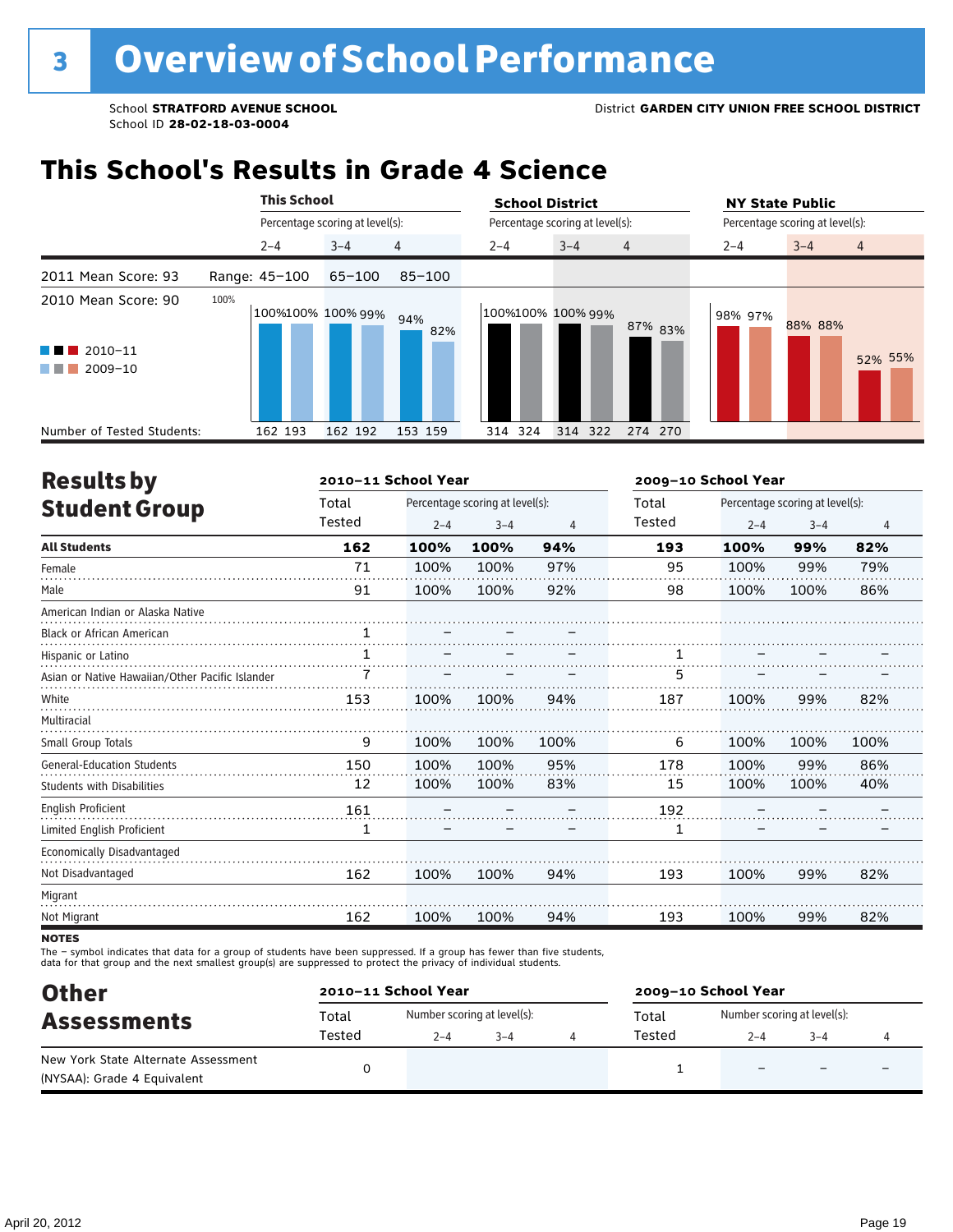# **This School's Results in Grade 5 English Language Arts**

|                                                                     | <b>This School</b> |                                 | <b>School District</b>               | <b>NY State Public</b>                 |
|---------------------------------------------------------------------|--------------------|---------------------------------|--------------------------------------|----------------------------------------|
|                                                                     |                    | Percentage scoring at level(s): | Percentage scoring at level(s):      | Percentage scoring at level(s):        |
|                                                                     | $2 - 4$            | 4<br>$3 - 4$                    | $3 - 4$<br>$\overline{4}$<br>$2 - 4$ | $3 - 4$<br>$2 - 4$<br>4                |
| 2011 Mean Score: 681                                                |                    | *Range: 648-795 668-795 700-795 |                                      |                                        |
| 2010 Mean Score: 700<br>$2010 - 11$<br><b>The Common</b><br>2009-10 | 100%<br>99% 98%    | 88% 82%<br>40%<br>13%           | 99% 98%<br>86% 81%<br>10%            | 89% 88%<br>54% 52%<br>37%<br>13%<br>4% |
| Number of Tested Students:                                          | 191 166            | 169 140<br>68<br>24             | 315 324<br>273 269                   | 32 124                                 |

| <b>Results by</b>                               |        | 2010-11 School Year |                                 |     | 2009-10 School Year |         |                                 |     |
|-------------------------------------------------|--------|---------------------|---------------------------------|-----|---------------------|---------|---------------------------------|-----|
| <b>Student Group</b>                            | Total  |                     | Percentage scoring at level(s): |     | Total               |         | Percentage scoring at level(s): |     |
|                                                 | Tested | $2 - 4$             | $3 - 4$                         | 4   | Tested              | $2 - 4$ | $3 - 4$                         | 4   |
| <b>All Students</b>                             | 192    | 99%                 | 88%                             | 13% | 170                 | 98%     | 82%                             | 40% |
| Female                                          | 95     | 99%                 | 87%                             | 15% | 82                  | 99%     | 91%                             | 49% |
| Male                                            | 97     | 100%                | 89%                             | 10% | 88                  | 97%     | 74%                             | 32% |
| American Indian or Alaska Native                |        |                     |                                 |     |                     |         |                                 |     |
| <b>Black or African American</b>                |        |                     |                                 |     |                     |         |                                 |     |
| Hispanic or Latino                              | 1      |                     |                                 |     | 3                   |         |                                 |     |
| Asian or Native Hawaiian/Other Pacific Islander | 6      |                     |                                 |     | 4                   |         |                                 |     |
| White                                           | 185    | 99%                 | 88%                             | 12% | 163                 | 98%     | 82%                             | 40% |
| Multiracial                                     |        |                     |                                 |     |                     |         |                                 |     |
| Small Group Totals                              | 7      | 100%                | 86%                             | 29% | 7                   | 100%    | 100%                            | 29% |
| <b>General-Education Students</b>               | 178    | 100%                | 91%                             | 13% | 153                 | 100%    | 88%                             | 44% |
| <b>Students with Disabilities</b>               | 14     | 93%                 | 50%                             | 0%  | 17                  | 76%     | 35%                             | 6%  |
| <b>English Proficient</b>                       | 192    | 99%                 | 88%                             | 13% | 170                 | 98%     | 82%                             | 40% |
| Limited English Proficient                      |        |                     |                                 |     |                     |         |                                 |     |
| Economically Disadvantaged                      |        |                     |                                 |     |                     |         |                                 |     |
| Not Disadvantaged                               | 192    | 99%                 | 88%                             | 13% | 170                 | 98%     | 82%                             | 40% |
| Migrant                                         |        |                     |                                 |     |                     |         |                                 |     |
| Not Migrant                                     | 192    | 99%                 | 88%                             | 13% | 170                 | 98%     | 82%                             | 40% |

**NOTES** 

The – symbol indicates that data for a group of students have been suppressed. If a group has fewer than five students,<br>data for that group and the next smallest group(s) are suppressed to protect the privacy of individual

| * These ranges are for 2010-11 data only. Ranges for the 2009-10 data are available in the 2009-10 Accountability and Overview Reports.<br><b>Other</b> |        | 2010-11 School Year         |         |     | 2009-10 School Year |                             |                       |     |
|---------------------------------------------------------------------------------------------------------------------------------------------------------|--------|-----------------------------|---------|-----|---------------------|-----------------------------|-----------------------|-----|
| <b>Assessments</b>                                                                                                                                      | Total  | Number scoring at level(s): |         |     | Total               | Number scoring at level(s): |                       |     |
|                                                                                                                                                         | Tested | $2 - 4$                     | $3 - 4$ | 4   | Tested              | $2 - 4$                     | $3 - 4$<br>N/A<br>N/A |     |
| New York State Alternate Assessment<br>(NYSAA): Grade 5 Equivalent                                                                                      |        |                             |         |     |                     |                             |                       |     |
| New York State English as a Second Language<br>Achievement Test (NYSESLAT) <sup>+</sup> : Grade 5                                                       | 0      | N/A                         | N/A     | N/A | 0                   | N/A                         |                       | N/A |
|                                                                                                                                                         | Total  |                             |         |     | Total               |                             |                       |     |
| Recently Arrived LEP Students NOT Tested on<br>the ELA NYSTP: Grade 5                                                                                   | 0      | N/A                         | N/A     | N/A |                     | N/A                         |                       | N/A |

April 20, 2012 Page 20 † These counts represent recently arrived LEP students who used the NYSESLAT to fulfill the English language arts participation requirement.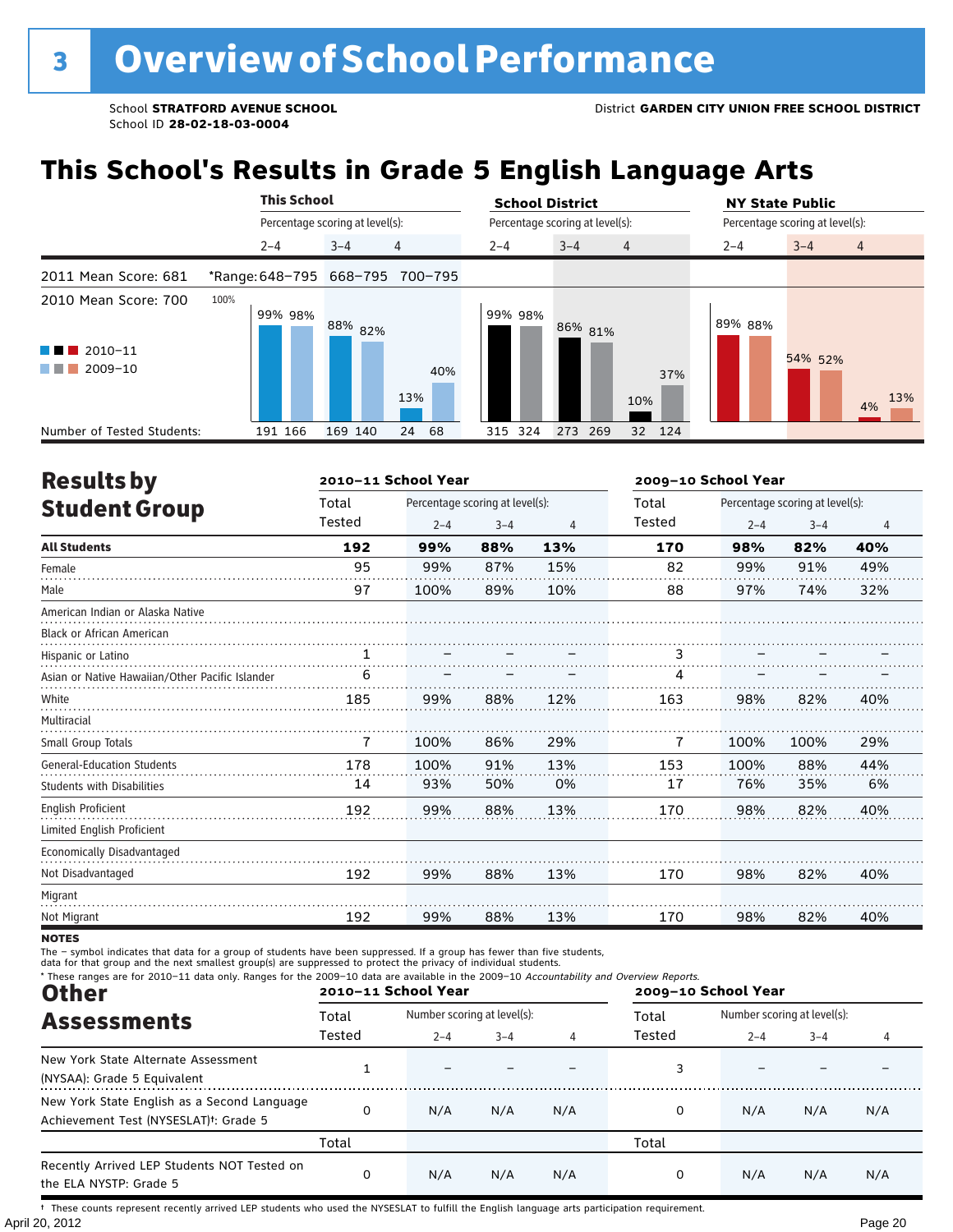# **This School's Results in Grade 5 Mathematics**

|                                                                        | <b>This School</b>              |                                 |                | <b>School District</b>          |                           |         | <b>NY State Public</b>          |         |                |  |
|------------------------------------------------------------------------|---------------------------------|---------------------------------|----------------|---------------------------------|---------------------------|---------|---------------------------------|---------|----------------|--|
|                                                                        |                                 | Percentage scoring at level(s): |                | Percentage scoring at level(s): |                           |         | Percentage scoring at level(s): |         |                |  |
|                                                                        | $2 - 4$                         | $3 - 4$                         | $\overline{4}$ | $2 - 4$                         | $3 - 4$<br>$\overline{4}$ |         | $2 - 4$                         | $3 - 4$ | $\overline{4}$ |  |
| 2011 Mean Score: 707                                                   | *Range: 640-780 676-780 707-780 |                                 |                |                                 |                           |         |                                 |         |                |  |
| 2010 Mean Score: 707<br>2010-11<br><b>Contract Contract</b><br>2009-10 | 100%<br>100%99%                 | 94% 89%                         | 50% 48%        | 99% 98%                         | 93% 89%                   | 46% 48% | 94% 94%                         | 66% 65% | 23% 24%        |  |
| Number of Tested Students:                                             | 192 168                         | 181 152                         | 96<br>82       | 315 325                         | 296 295                   | 146 158 |                                 |         |                |  |

| <b>Results by</b>                               |        | 2010-11 School Year |                                 |                | 2009-10 School Year |                                 |         |     |
|-------------------------------------------------|--------|---------------------|---------------------------------|----------------|---------------------|---------------------------------|---------|-----|
| <b>Student Group</b>                            | Total  |                     | Percentage scoring at level(s): |                |                     | Percentage scoring at level(s): |         |     |
|                                                 | Tested | $2 - 4$             | $3 - 4$                         | $\overline{4}$ | Tested              | $2 - 4$                         | $3 - 4$ | 4   |
| <b>All Students</b>                             | 192    | 100%                | 94%                             | 50%            | 170                 | 99%                             | 89%     | 48% |
| Female                                          | 95     | 100%                | 92%                             | 48%            | 82                  | 99%                             | 94%     | 48% |
| Male                                            | 97     | 100%                | 97%                             | 52%            | 88                  | 99%                             | 85%     | 49% |
| American Indian or Alaska Native                |        |                     |                                 |                |                     |                                 |         |     |
| <b>Black or African American</b>                |        |                     |                                 |                |                     |                                 |         |     |
| Hispanic or Latino                              |        |                     |                                 |                |                     |                                 |         |     |
| Asian or Native Hawaiian/Other Pacific Islander | 6      |                     |                                 |                | 4                   |                                 |         |     |
| White                                           | 185    | 100%                | 94%                             | 49%            | 163                 | 99%                             | 90%     | 48% |
| Multiracial                                     |        |                     |                                 |                |                     |                                 |         |     |
| Small Group Totals                              | 7      | 100%                | 100%                            | 71%            | 7                   | 100%                            | 86%     | 43% |
| <b>General-Education Students</b>               | 178    | 100%                | 97%                             | 53%            | 153                 | 100%                            | 94%     | 52% |
| <b>Students with Disabilities</b>               | 14     | 100%                | 57%                             | 7%             | 17                  | 88%                             | 47%     | 12% |
| English Proficient                              | 192    | 100%                | 94%                             | 50%            | 170                 | 99%                             | 89%     | 48% |
| Limited English Proficient                      |        |                     |                                 |                |                     |                                 |         |     |
| Economically Disadvantaged                      |        |                     |                                 |                |                     |                                 |         |     |
| Not Disadvantaged                               | 192    | 100%                | 94%                             | 50%            | 170                 | 99%                             | 89%     | 48% |
| Migrant                                         |        |                     |                                 |                |                     |                                 |         |     |
| Not Migrant                                     | 192    | 100%                | 94%                             | 50%            | 170                 | 99%                             | 89%     | 48% |
| <b>NOTES</b>                                    |        |                     |                                 |                |                     |                                 |         |     |

notes

The – symbol indicates that data for a group of students have been suppressed. If a group has fewer than five students,<br>data for that group and the next smallest group(s) are suppressed to protect the privacy of individual

| * These ranges are for 2010-11 data only. Ranges for the 2009-10 data are available in the 2009-10 Accountability and Overview Reports.<br><b>Other</b><br><b>Assessments</b> |        | 2010-11 School Year         |  | 2009-10 School Year      |        |                             |         |  |
|-------------------------------------------------------------------------------------------------------------------------------------------------------------------------------|--------|-----------------------------|--|--------------------------|--------|-----------------------------|---------|--|
|                                                                                                                                                                               | Total  | Number scoring at level(s): |  |                          | Total  | Number scoring at level(s): |         |  |
|                                                                                                                                                                               | Tested | $2 - 4$<br>$3 - 4$          |  |                          | Tested | $2 - 4$                     | $3 - 4$ |  |
| New York State Alternate Assessment<br>(NYSAA): Grade 5 Equivalent                                                                                                            |        | $\overline{\phantom{0}}$    |  | $\overline{\phantom{0}}$ |        |                             |         |  |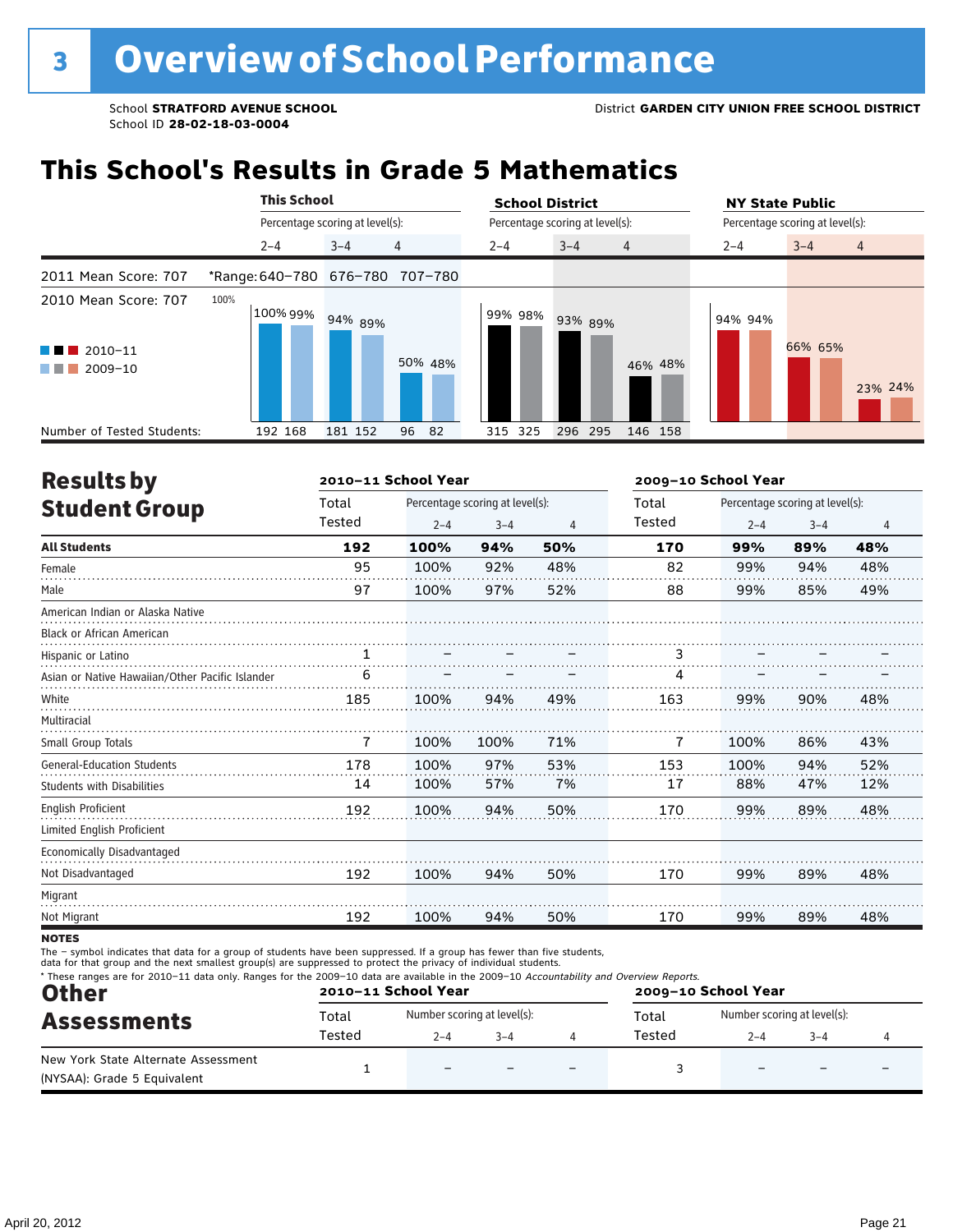## **This School's Results in Grade 6 English Language Arts**

|                              |         | <b>This School</b>              |   |         | <b>School District</b>          |                |         | <b>NY State Public</b>          |                |  |  |
|------------------------------|---------|---------------------------------|---|---------|---------------------------------|----------------|---------|---------------------------------|----------------|--|--|
|                              |         | Percentage scoring at level(s): |   |         | Percentage scoring at level(s): |                |         | Percentage scoring at level(s): |                |  |  |
|                              | $2 - 4$ | $3 - 4$                         | 4 | $2 - 4$ | $3 - 4$                         | $\overline{4}$ | $2 - 4$ | $3 - 4$                         | $\overline{4}$ |  |  |
|                              | *Range: |                                 |   |         |                                 |                |         |                                 |                |  |  |
|                              | 100%    |                                 |   |         |                                 |                |         |                                 |                |  |  |
|                              |         |                                 |   |         |                                 |                |         |                                 |                |  |  |
| $\blacksquare$ 2010-11       |         |                                 |   |         |                                 |                |         |                                 |                |  |  |
| 2009-10<br><b>TELEVISION</b> |         |                                 |   |         |                                 |                |         |                                 |                |  |  |
|                              |         |                                 |   |         |                                 |                |         |                                 |                |  |  |
| Number of Tested Students:   |         |                                 |   |         |                                 |                |         |                                 |                |  |  |

| <b>Results by</b>                                               |        | 2010-11 School Year             |         |                | 2009-10 School Year |         |                                 |                |  |  |
|-----------------------------------------------------------------|--------|---------------------------------|---------|----------------|---------------------|---------|---------------------------------|----------------|--|--|
| <b>Student Group</b>                                            | Total  | Percentage scoring at level(s): |         |                | Total               |         | Percentage scoring at level(s): |                |  |  |
|                                                                 | Tested | $2 - 4$                         | $3 - 4$ | $\overline{4}$ | Tested              | $2 - 4$ | $3 - 4$                         | $\overline{4}$ |  |  |
| <b>All Students</b>                                             |        |                                 |         |                |                     |         |                                 |                |  |  |
| Female                                                          |        |                                 |         |                |                     |         |                                 |                |  |  |
| Male                                                            |        |                                 |         |                |                     |         |                                 |                |  |  |
| American Indian or Alaska Native                                |        |                                 |         |                |                     |         |                                 |                |  |  |
| <b>Black or African American</b>                                |        |                                 |         |                |                     |         |                                 |                |  |  |
| Hispanic or Latino                                              |        |                                 |         |                |                     |         |                                 |                |  |  |
| Asian or Native Hawaiian/Other Pacific Islander                 |        |                                 |         |                |                     |         |                                 |                |  |  |
| White                                                           |        |                                 |         |                |                     |         |                                 |                |  |  |
| Multiracial                                                     |        |                                 |         |                |                     |         |                                 |                |  |  |
| Small Group Totals                                              |        |                                 |         |                |                     |         |                                 |                |  |  |
| <b>General-Education Students</b><br>Students with Disabilities |        |                                 |         |                |                     |         |                                 |                |  |  |
| English Proficient<br>Limited English Proficient                |        |                                 |         |                |                     |         |                                 |                |  |  |
| Economically Disadvantaged                                      |        |                                 |         |                |                     |         |                                 |                |  |  |
| Not Disadvantaged                                               |        |                                 |         |                |                     |         |                                 |                |  |  |
| Migrant                                                         |        |                                 |         |                |                     |         |                                 |                |  |  |
| Not Migrant                                                     |        |                                 |         |                |                     |         |                                 |                |  |  |

**NOTES** 

The – symbol indicates that data for a group of students have been suppressed. If a group has fewer than five students,<br>data for that group and the next smallest group(s) are suppressed to protect the privacy of individual

| * These ranges are for 2010-11 data only. Ranges for the 2009-10 data are available in the 2009-10 Accountability and Overview Reports.<br><b>Other</b> |        | 2010-11 School Year         |         |     | 2009-10 School Year |                             |                |     |  |
|---------------------------------------------------------------------------------------------------------------------------------------------------------|--------|-----------------------------|---------|-----|---------------------|-----------------------------|----------------|-----|--|
| <b>Assessments</b>                                                                                                                                      | Total  | Number scoring at level(s): |         |     | Total               | Number scoring at level(s): |                |     |  |
|                                                                                                                                                         | Tested | $2 - 4$                     | $3 - 4$ | 4   | Tested              | $2 - 4$                     | $3 - 4$<br>N/A | 4   |  |
| New York State Alternate Assessment<br>(NYSAA): Grade 6 Equivalent                                                                                      |        |                             |         |     | 0                   |                             |                |     |  |
| New York State English as a Second Language<br>Achievement Test (NYSESLAT) <sup>t</sup> : Grade 6                                                       | 0      | N/A                         | N/A     | N/A | 0                   | N/A                         |                | N/A |  |
|                                                                                                                                                         | Total  |                             |         |     | Total               |                             |                |     |  |
| Recently Arrived LEP Students NOT Tested on<br>the ELA NYSTP: Grade 6                                                                                   | 0      | N/A                         | N/A     | N/A | 0                   | N/A                         | N/A            | N/A |  |

April 20, 2012 Page 22 † These counts represent recently arrived LEP students who used the NYSESLAT to fulfill the English language arts participation requirement.